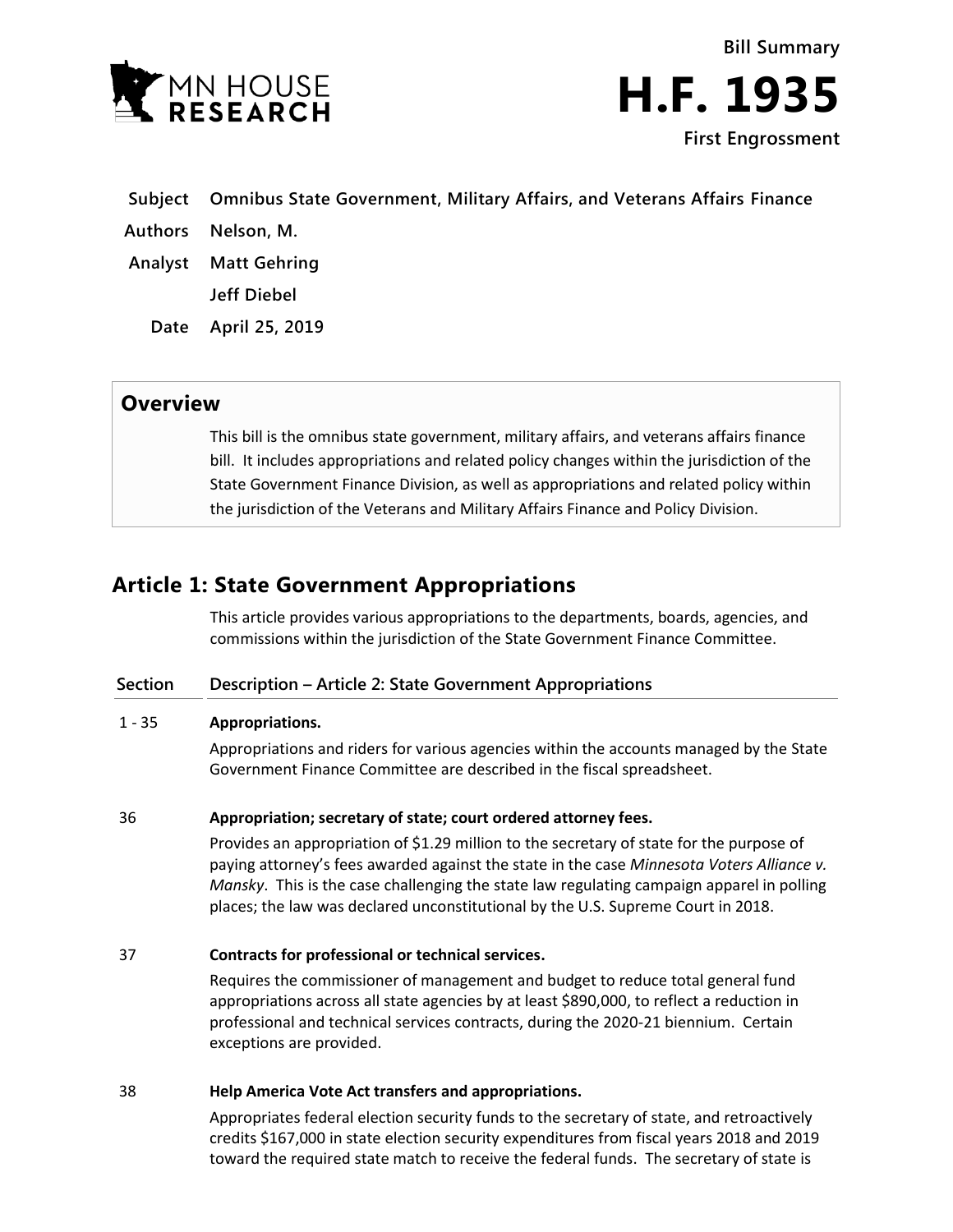authorized to spend the federal funds for a list of eligible activities outlined in the bill. The funds are available until March 23, 2023.

## **Article 2: State Government Operations**

This article includes a variety of policy changes related to the operation of state and local government.

### **Section Description – Article 2: State Government Operations**

#### $\mathbf{1}$ **Accessibility in the legislature's information technology.**

Requires the senate, house, and the joint offices and commissions of the legislature to comply with the information technology accessibility standards adopted by the state's chief information officer, unless the responsible authority for the legislative body or office has approved an exception. A list of responsible authorities authorized to approve an exception is provided.

State agencies are currently required to comply with the standards that would be extended to the legislature by this bill.

This section does not authorize the Office of MN.IT Services to manage or direct the legislature's compliance with these standards.

#### $\overline{2}$ **Expiration (Data Practices Commission).**

Extends the expiration date of the Legislative Commission on Data Practices and Personal Data Privacy to June 30, 2026.

#### 3 **Expiration (Legislative Water Commission).**

Extends the expiration of the Legislative Water Commission to July 1, 2025.

#### $\overline{4}$ **Display of business address on website.**

Provides a mechanism to omit a business' address from the secretary of state's public website if the business entity has a single shareholder, member, manager, or owner and the business address is that person's residential address. These changes only omit the address from public display on the website; the classification of the data as public under the Government Data Practices Act is unchanged.

#### 5 **Administrative law judge; salaries.**

Aligns the salaries of the assistant chief administrative law judge and the administrative law judge supervisors in the Office of Administrative Hearings to the salary of a district court judge.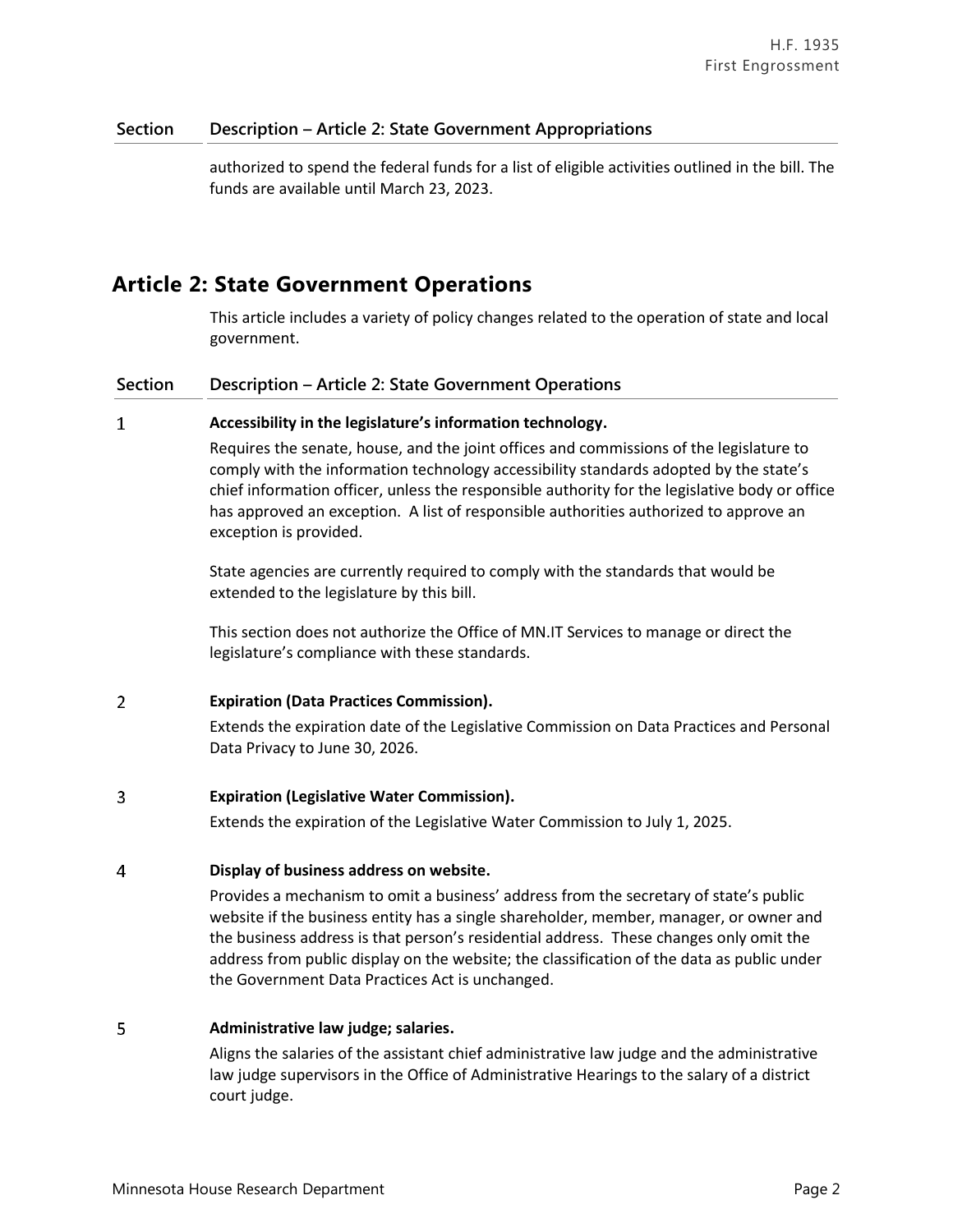#### 6 **Opportunity to make gifts via website.**

Requires the commissioner of management and budget to maintain a website that allows interested persons to make gifts of money to the state online. Historical data on giving must be included on the website.

#### $\overline{7}$ **Employee salaries and benefits in the event of state government shutdown.**

Provides a statutory appropriation for state employee salary and benefits in the event of a state government shutdown, unless expressly superseded by a later-enacted law. A reimbursement payment for lost salary and benefits would be made upon the employee's return to work. Employees in the executive, legislative, and judicial branches are included.

#### 8 **Employee gainsharing system.**

Amends the state employee gainsharing program requirements. An employee would be entitled to an award only upon a suggestion that is implemented and results in a reduction in the costs of operating state government. The requirements of an existing biannual legislative report are reduced, and the report is converted to an annual report. If sufficient funding is not available to fund the entire program, a pilot program is required.

#### 9 **Capitol flag program.**

Establishes a program to provide a U.S. and Minnesota state flag flown over the State Capitol building to families of public safety officers killed in the line of duty, and families of members of the military who died while in active service. The program is administered by the Department of Administration. A July 1, 2020 effective date is provided.

#### $10$ **Energy generation from renewable sources.**

Current law authorizes state agencies preparing a predesign for a new building to consider meeting at least two percent of the building's energy needs using wind or solar sources. The current law requires that those energy sources be located on the building site. This section eliminates the on-site requirement.

#### 11 **Solar energy system.**

Eliminates maximum kilowatt capacity requirements for solar energy systems supporting state buildings. A maximum cost for the system relative to the amount of appropriations provided for the project remains in place.

#### 12 **Office of Enterprise Sustainability.**

Establishes an Office of Enterprise Sustainability as a statutory entity within the Department of Administration. The office is required to engage in a number of activities to track and reduce the impacts of state government on the environment. The current office established for this purpose exists by executive order.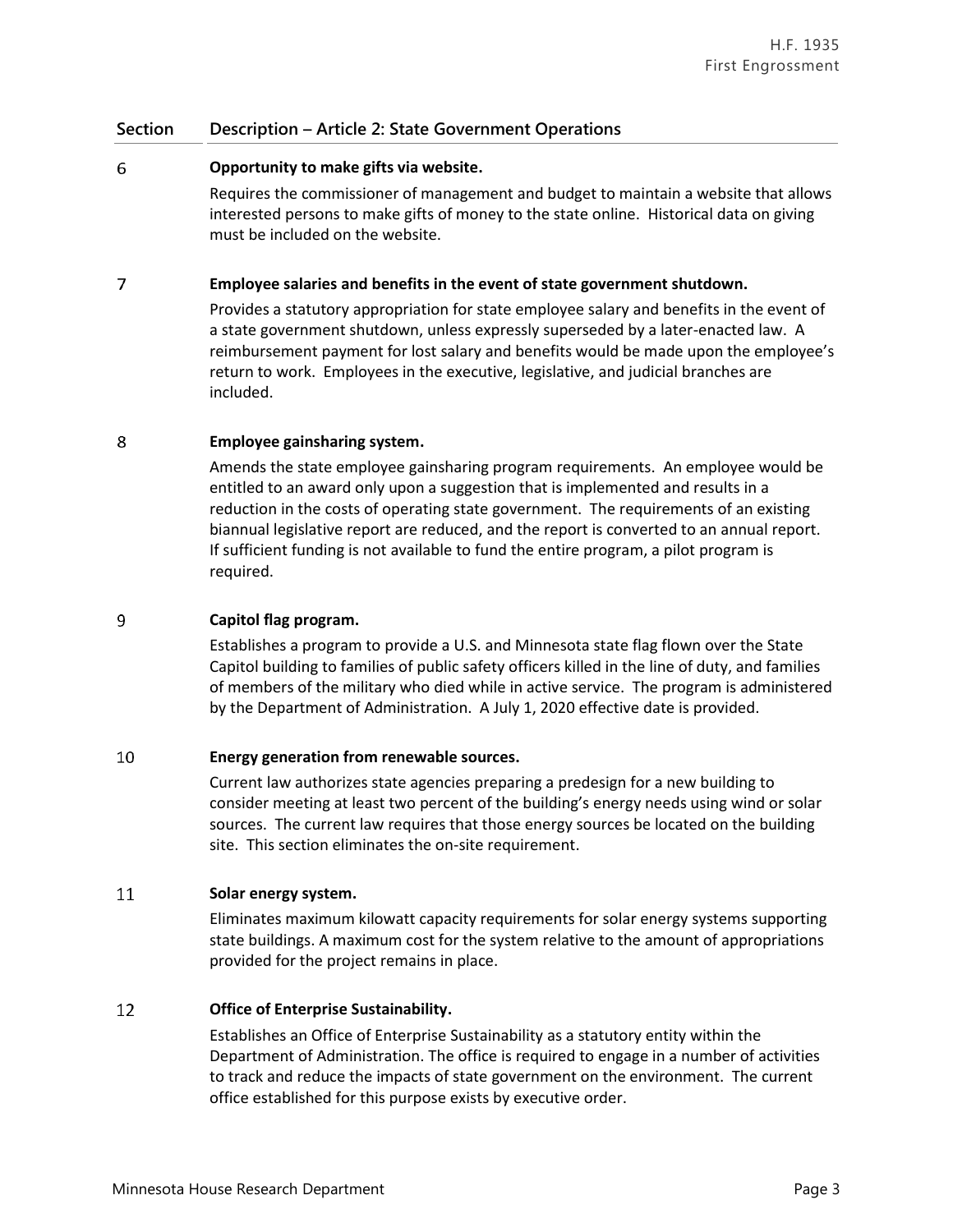#### 13 **Website accessibility grants; advisory council.**

Establishes a grant program and advisory council, administered by the Department of Administration, to award grants to local governments to improve website accessibility.

### 14 **Prohibiting state contracts with state sponsors of terrorism and foreign terrorist organizations.**

Requires state vendors to certify they do not engage in business with countries designated as state sponsors of terrorism or groups designated as foreign terrorist organizations. The commissioners of administration and management and budget must implement measures to meet the objective of this section and take steps necessary to ensure that vendors provide the certification required.

#### 15 **Restriction (state-owned optical fiber barter arrangements).**

In general, state contracting law prohibits agencies from entering contracts that are supported by a barter arrangement, with a few exceptions. This section adds contracts for state-owned optical fiber to the list of exceptions.

In a barter arrangement, goods, services, or other nonmonetary consideration is directly exchanged between the contracting parties; there is no monetary exchange.

#### 16 **Conflict-free minerals.**

Establishes a presumption that a vendor is in compliance with required federal disclosures related to conflict minerals when entering a state contract. Exemptions are provided, including for contracts with a value of less than \$100,000 or if compliance is not practicable or in the best interest of the state. Notice of this standard must be included in solicitation for supplies or services.

A "conflict mineral" is defined in the bill, and means a mineral or mineral derivative that finances human conflict, as determined by federal law. Examples of these types of minerals include coltan, cassiterite, gold, and wolframite.

#### 17 **Emergency acquisition.**

Authorizes the commissioner of administration to authorize expedited design and construction for publicly owned structures in the event of an emergency. Current law allows expedited repair, rehabilitation, and improvements to state-owned structures in an emergency, but does not allow for design or construction of new structures.

#### 18 **Eligibility; rules (targeted small business certifications).**

Authorizes the commissioner of administration to allow small businesses to be certified by a nationally recognized certifying organization in order to participate in the state's small business and small targeted group business programs.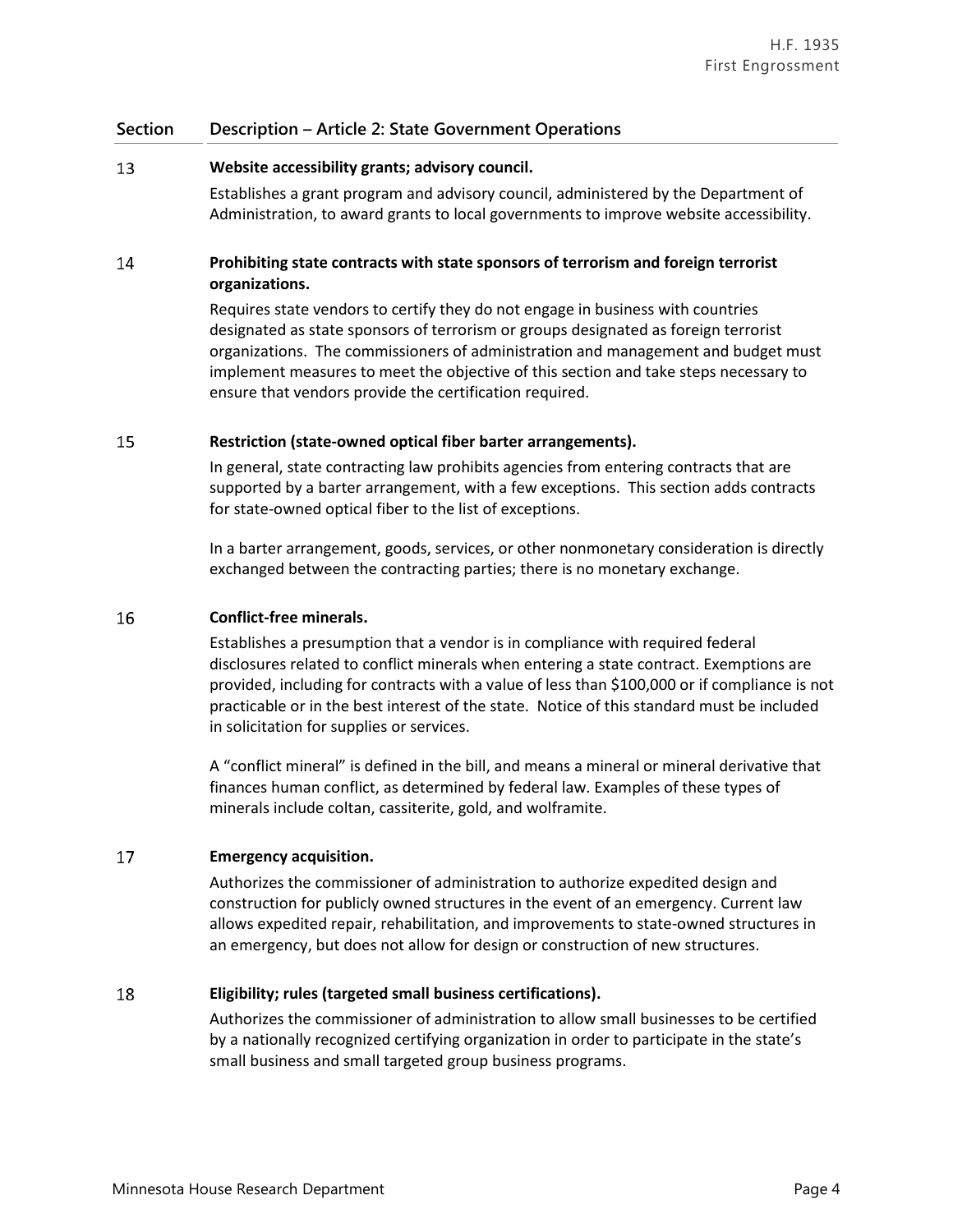#### 19 **Best and final offer.**

Clarifies that the best and final offer solicitation process may be used for building and construction contracts under the best value process, but not for competitively bid contracts.

#### 20 **Definitions (cloud computing).**

Defines the term "cloud computing" for purposes of the law governing the state's information technology systems and services. A substantive section related to cloud computing follows.

#### 21 **Cloud computing services.**

Requires MN.IT to review cloud computing service options when evaluating information technology projects proposed by state agencies.

#### 22 **Technical support to the legislature.**

Requires the state's chief information officer to provide technical support to the legislature to assist it in complying with the required accessibility standards. Specific types of assistance that must be provided are identified in the bill. The legislature may not be assessed a cost for these services.

#### 23 **User acceptance testing.**

Requires state agencies implementing new IT business software applications or functionalities to offer primary users an opportunity for user acceptance testing. The commissioner may determine that the testing is not feasible or necessary, in consultation with representatives of the primary users.

#### 24 **Federal funds; acts.**

Provides conforming statutory updates to fully implement the 2017 transfer of the State Historic Preservation Office (SHPO) from the Minnesota Historical Society to the Department of Administration.

#### 25 **State Historic Preservation Office.**

Provides conforming statutory updates to fully implement the 2017 transfer of the State Historic Preservation Office (SHPO) from the Minnesota Historical Society to the Department of Administration.

#### 26 **Administration of the act.**

Provides conforming statutory updates to fully implement the 2017 transfer of the State Historic Preservation Office (SHPO) from the Minnesota Historical Society to the Department of Administration.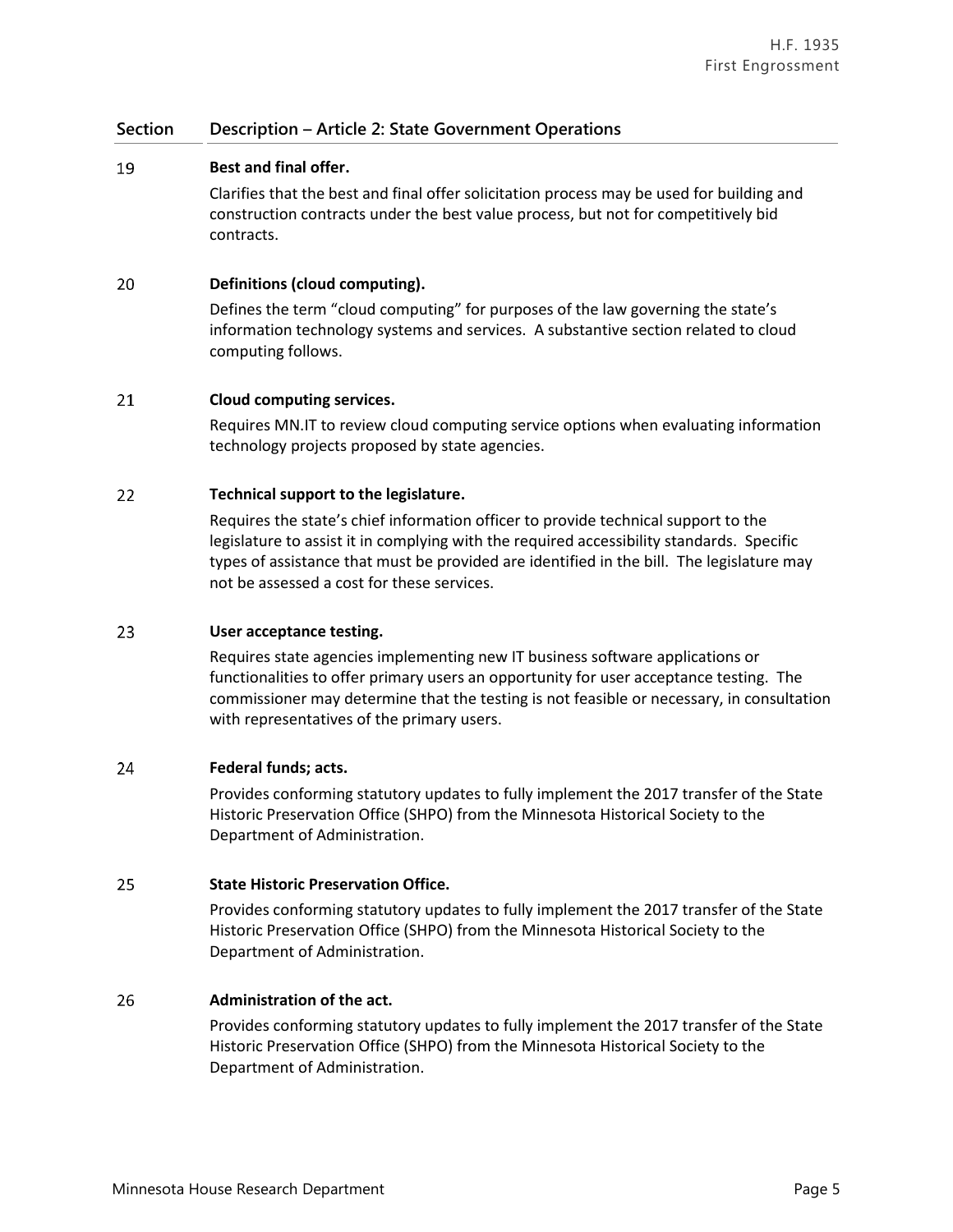#### 27 **Cooperation of state agencies; development plans.**

Provides conforming statutory updates to fully implement the 2017 transfer of the State Historic Preservation Office (SHPO) from the Minnesota Historical Society to the Department of Administration.

#### 28 **Review process.**

Provides conforming statutory updates to fully implement the 2017 transfer of the State Historic Preservation Office (SHPO) from the Minnesota Historical Society to the Department of Administration.

#### 29 **Cooperation.**

Provides conforming statutory updates to fully implement the 2017 transfer of the State Historic Preservation Office (SHPO) from the Minnesota Historical Society to the Department of Administration.

#### 30 **Historic properties; changes.**

Provides conforming statutory updates to fully implement the 2017 transfer of the State Historic Preservation Office (SHPO) from the Minnesota Historical Society to the Department of Administration.

#### 31 **Membership.**

Provides conforming statutory updates to fully implement the 2017 transfer of the State Historic Preservation Office (SHPO) from the Minnesota Historical Society to the Department of Administration.

#### $32<sub>2</sub>$ **Schedule.**

Repeals a \$20 per year registration fee for the practice of hair braiding. The registration requirement is fully repealed later in the bill.

#### 33 **Hair braiders exempt.**

Provides that the practice of hair braiding is not subject to regulation or oversight by the Board of Cosmetologist Examiners.

#### 34 **Racing or gaming-related vendor.**

Defines "racing or gaming-related vendor" as a person or entity that manufactures, sells, provides, distributes, repairs, or maintains equipment used at a Class A facility or supplies or provides services to a Class A facility or Class B license holder that are directly related to the running of a horse race, simulcasting, pari-mutuel betting, or card playing.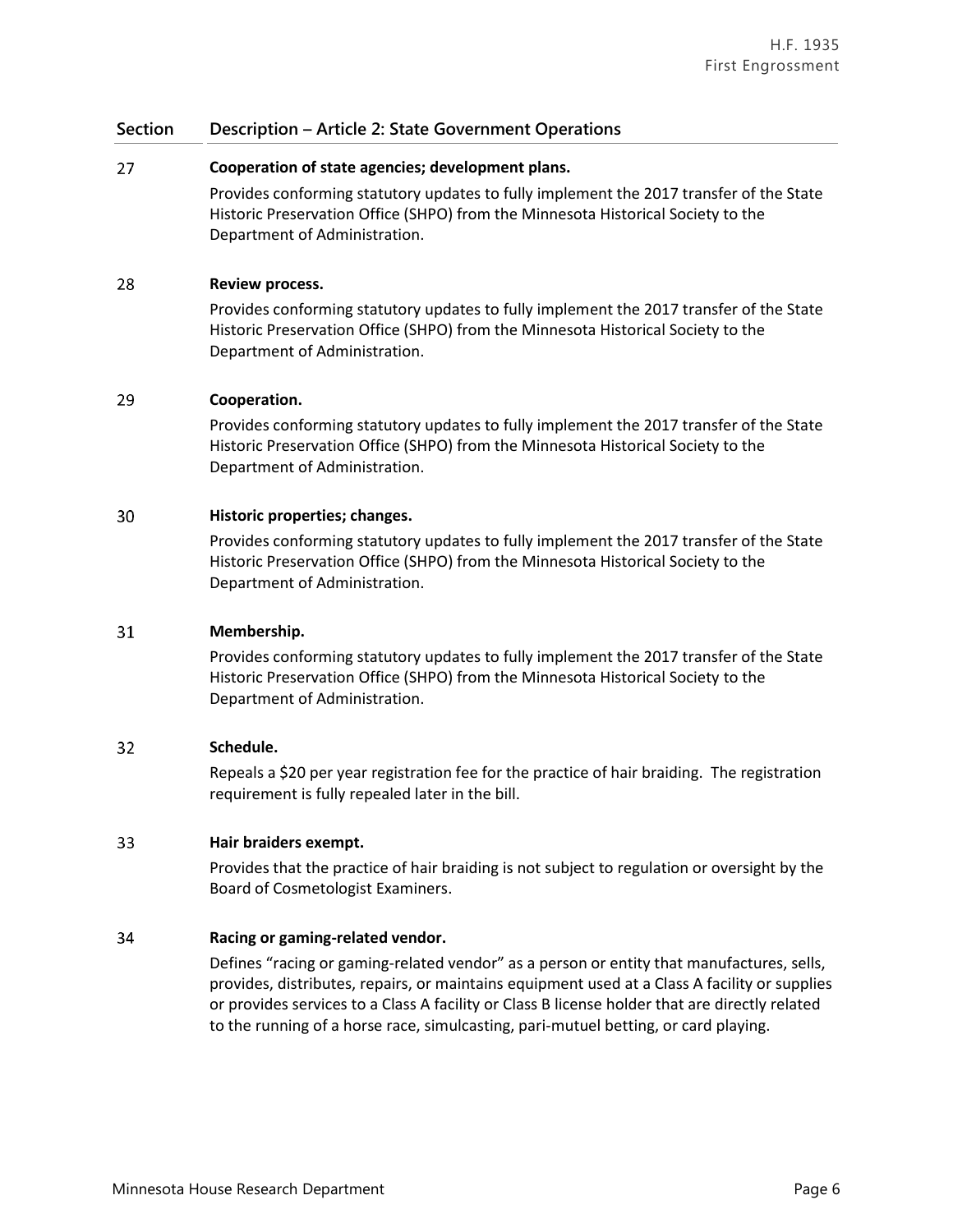#### 35 **Qualifications.**

Eliminates the requirement that members of the Racing Commission file a bond in the sum of \$100,000 before taking a place on the commission.

#### 36 **Biennial report.**

Amends the commission's reporting requirement from an annual report to a biennial report due on February 15 of each odd-numbered year.

#### 37 **Revocation and suspension.**

Requires notice before revocation or suspension of a class C license. Expands the time in which a license can be suspended for a violation of the law from one year to five years. Provides that, if the license expires during the term of suspension, the licensee must wait out the suspension period before applying for a new license. Requires appeals for suspensions lasting one year or less to be made to the commissioner. Provides that suspensions lasting more than one year and all revocations may be appealed by requesting a contested case hearing under chapter 14 and establishes notice requirements. Permits the commission to summarily suspend a license for up to 90 days where necessary to ensure the integrity of racing or to protect the public health, welfare, or safety. Provides for an appeal of a summary suspension.

#### 38 **License fees.**

Permits the commission to establish an annual license fee, not to exceed \$2,500, for each type of racing or gaming-related vendor.

#### 39 **License agreements.**

Permits the commission to enter into compacts, in addition to agreements, with comparable bodies in other racing jurisdictions.

#### 40 **Purses.**

Includes breakage in the amounts deducted from all pari-mutuel pools by a licensee. Provides that contracts and agreements related to purses under this section be reviewed by the commission. Permits the licensee to pay the horseperson's organization representing the majority of the horsepersons racing the breed involved from breakage retained by the licensee from live or simulcast wagering as agreed between the licensee and organization.

#### 41 **Payments to state.**

Extends the deadline by which an authorized advance deposit wagering provider must pay the required regulatory fee from seven days to 15 days after the end of the month in which the wager was made.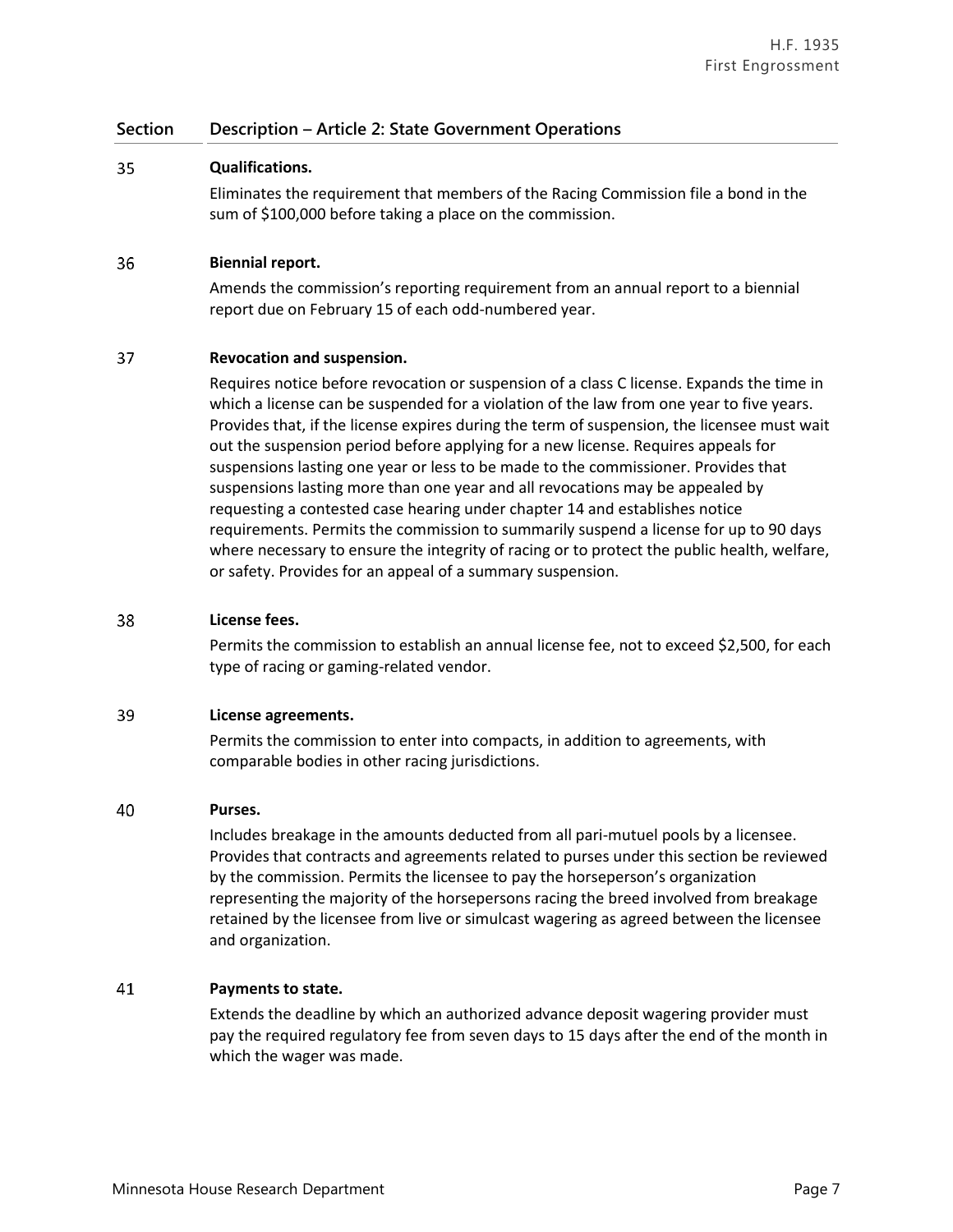#### 42 **Card club revenue.**

Requires agreements between the licensee and the relevant horseperson's organization regarding amounts set aside for purse payments to be reviewed by the commission.

#### 43 **Disposition of proceeds; account.**

Appropriates money contained in the racing and card playing regulation account to the Minnesota Racing Commission for its ongoing operations, if a biennial budget is not otherwise enacted for the commission before a new fiscal biennium begins. This appropriation is capped at the amount the commission received in the second year of the prior biennium.

This section also adds a technical reference to "regulatory fees" in directing how money received by the Racing Commission is distributed. This new reference reflects enactment of a regulatory fee related to advance deposit wagering that was enacted in 2016.

#### 44 **Reimbursement account credit.**

Provides technical and other modifications related to the racing reimbursement account in the special revenue fund. Among the changes is an allowance for funds in this account to be used by the Racing Commission to fulfill its regulatory oversight duties.

This section also requires the commission to continue its operations even if a state budget has not been fully enacted prior to the start of a fiscal biennium.

#### 45 **Appropriation for functions supporting ongoing operation of the Racing Commission.**

Provides a statutory appropriation to fund the central administrative functions of the Racing Commission in the event a budget appropriating money for these functions is not enacted prior to the start of the fiscal biennium. The section includes technical language related to distribution of these funds.

Subsequent appropriations enacted by law would replace funding provided to the commission under this section.

#### 46 **Powers and duties.**

Permits the commission to delegate the power to impose fines of up to \$10,000, suspensions of up to one year, and other sanctions permitted by rule to a board of stewards.

#### 47 **Appeals; hearings.**

Makes a conforming change with section 4 of the bill. Permits the commission to review any ruling by the board of stewards on its own initiative.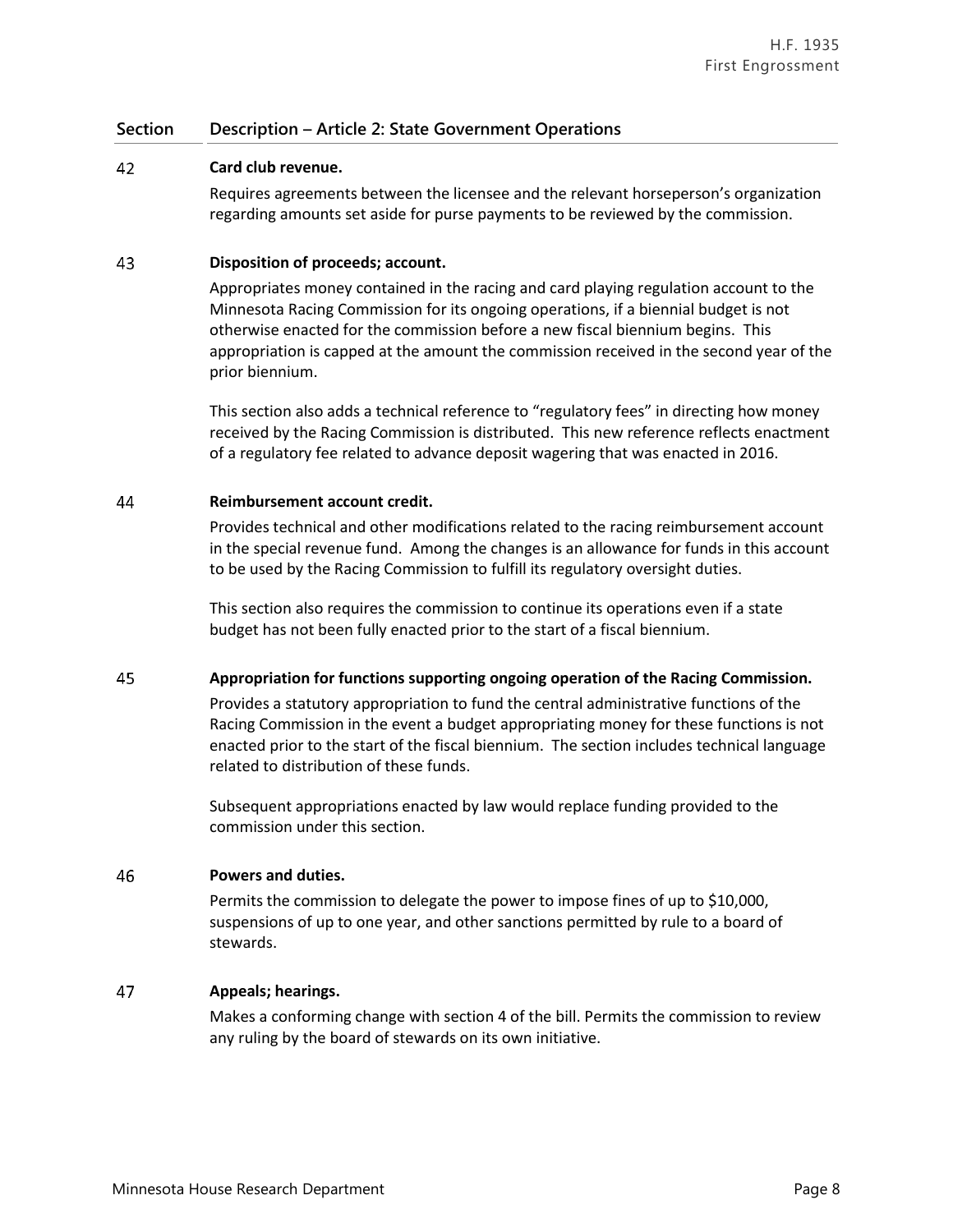#### 48 **Thoroughbred and quarterhorse categories.**

Replaces a specific reference to the University of Minnesota School of Veterinary Medicine with a reference to public institutions of postsecondary learning in the state. Removes the requirement that an annual report from a grant recipient be sent to committees in the legislature. Makes a conforming change regarding the commission's report. Permits money apportioned in the relevant category to be expended to pay breeders' or owners' awards at pari-mutuel racetracks licensed by any state or province.

#### 49 **Standardbred category.**

Eliminates the requirement that one-fourth of the money appropriated in the standardbred category be expended for the development of non-pari-mutuel standardbred tracks in the state.

#### 50 **Fines.**

Establishes that civil fines must be limited to \$50,000 for a class C licensee and \$200,000 for a class A, B, or D licensee. Provides that fines under \$10,000 can be appealed to the commissioner and fines over that amount can be appealed in a contested case hearing. Clarifies that fines may be used to support racehorse adoption, retirement, and repurposing through grants, contracts, or expenditures.

#### 51 **Exclusion of certain persons.**

Strikes the existing provisions related to ejecting individuals from racetracks and provides that a licensed racetrack may eject a person for any lawful reason. If the exclusion is for a suspected or potential violation of rule or law, or if the exclusion is for more than five days, the racetrack must provide information to the commissioner within 72 hours.

#### 52 **Reimbursement to commission.**

Clarifies that funds received by the Racing Commission to reimburse its costs for regulating card clubs are appropriated for use by the commission.

#### 53 **Plan development; criteria.**

Increases the maximum grant that may be provided under the Mighty Ducks grant program for projects that eliminate the use of R-22 refrigerant in state public ice facilities.

The Mighty Ducks program provides grants to support improvements to public ice arenas, and to support increased access to ice arenas for women and girls. The law requires prioritization of rehabilitation and renovation projects that improve indoor air quality and eliminate the use of R-22 refrigerant.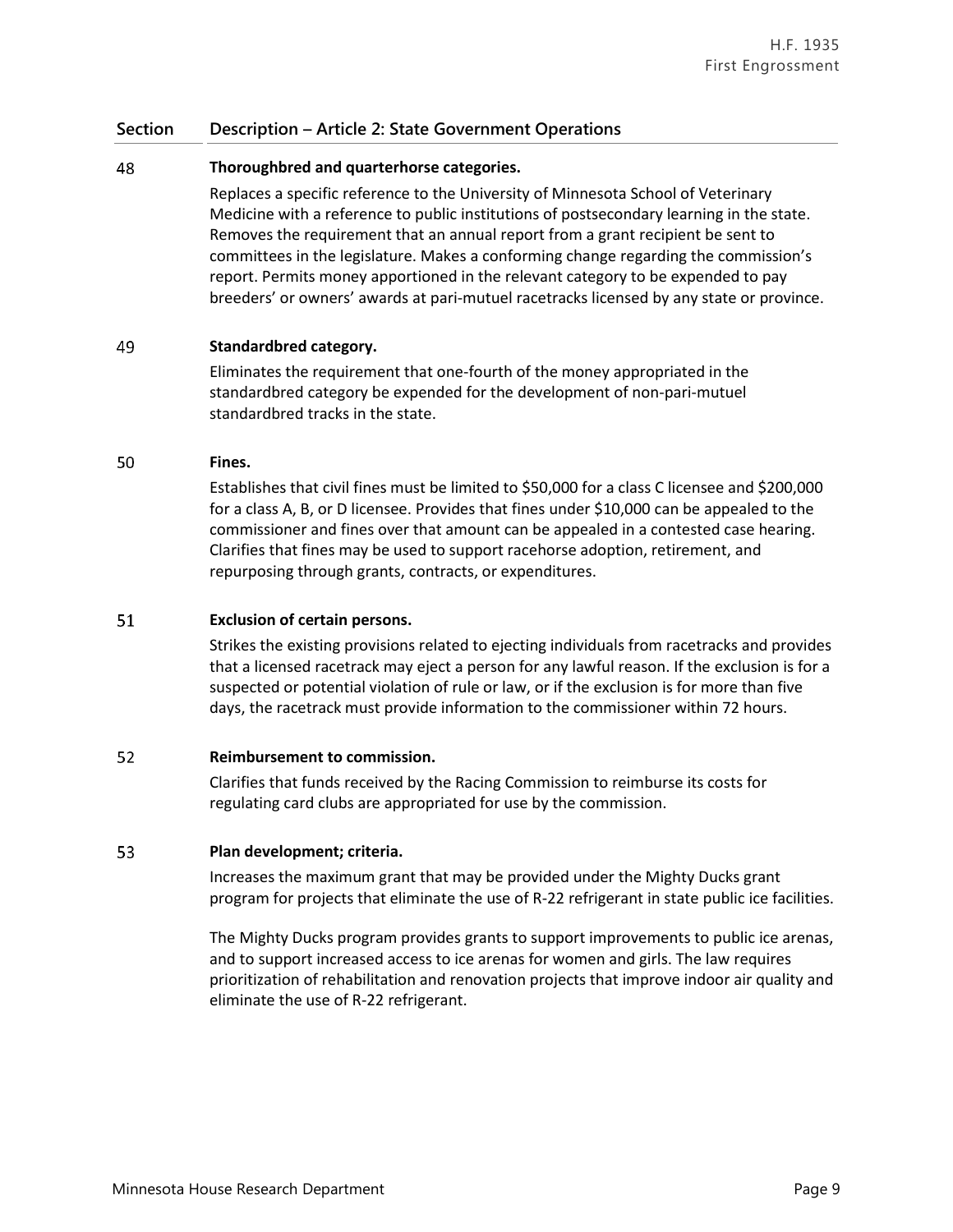| Section | Description - Article 2: State Government Operations                                                                                                                                                                              |
|---------|-----------------------------------------------------------------------------------------------------------------------------------------------------------------------------------------------------------------------------------|
| 54      | Damages; illegal molestation of human remains; burials; cemeteries; penalty;<br>assessment.                                                                                                                                       |
|         | Modifies standards for protecting American Indian cemeteries and burial features from<br>inadvertent discovery or unearthing of human remains.                                                                                    |
| 55      | Attest.<br>Modifies the definition of "attest" to include an audit performed in accordance with the<br>Generally Accepted Government Auditing Standards.                                                                          |
| 56      | Program of learning.                                                                                                                                                                                                              |
|         | Makes technical and conforming changes related to the practice of public accounting.                                                                                                                                              |
| 57      | Fee.                                                                                                                                                                                                                              |
|         | Makes technical and conforming changes related to the practice of public accounting.                                                                                                                                              |
| 58      | [326A.045] Retired status.                                                                                                                                                                                                        |
|         | Subd. 1. Retired status requirements. Requires the board to grant retired status<br>to a person who meets certain qualifications.                                                                                                 |
|         | Subd. 2. Retired status effect. Clarifies that retired status is honorific and does<br>not allow the person to provide public accounting services.                                                                                |
|         | Subd. 3. Documentation of status. Requires the board to provide a document for<br>those with retired status.                                                                                                                      |
|         | Subd. 4. Representation to the public. Allows a person with retired status to<br>represent themselves to the public in certain ways.                                                                                              |
|         | Subd. 5. Continuing education not required. Clarifies that a person with retired<br>status does not need to complete continuing education.                                                                                        |
|         | Subd. 6. Renewal not required. Clarifies that a person with retired status does<br>not need to renew their registration.                                                                                                          |
|         | Subd. 7. Change to active or inactive status. Requires the board to change a<br>license status from retired to active or inactive if a person with retired status<br>requests the change and meets the reactivation requirements. |
|         |                                                                                                                                                                                                                                   |
| 59      | <b>Cease and desist orders.</b>                                                                                                                                                                                                   |
|         | Allows service to be completed through a variety of United States mail services. Clarifies<br>that service is complete upon placing the order in the mail or delivery, depending on the                                           |

type of service.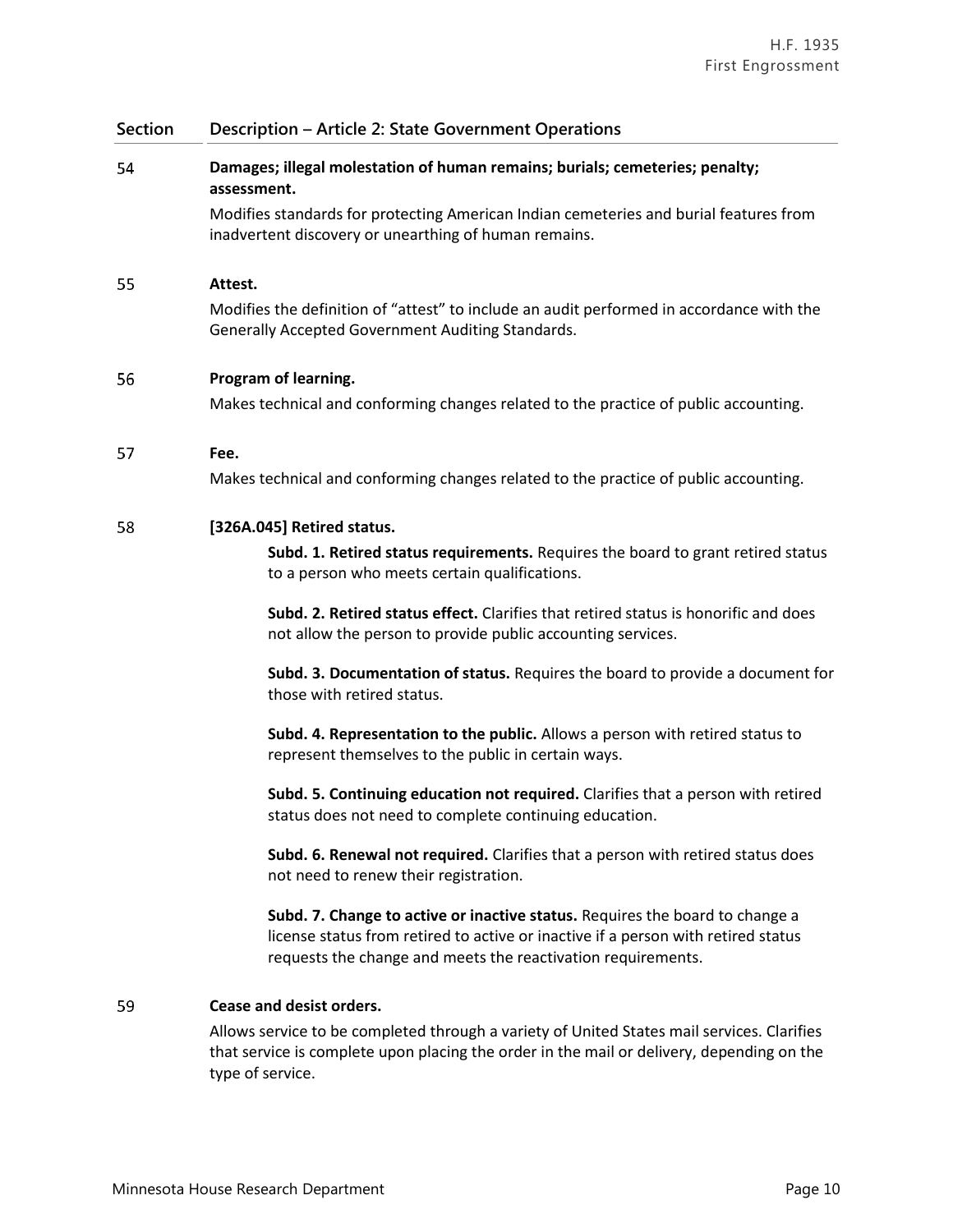#### 60 **Actions against persons or firms.**

Allows service to be completed through a variety of United States mail services. Clarifies that service is complete upon placing the order in the mail or delivery, depending on the type of service.

#### 61 **Actions against lapsed license, certificate, or permit.**

Allows the board to institute an enforcement action against a person or firm whose permit, registration, license, etc. is invalid. The enforcement proceeding must occur within two years of when the permit, registration, license, etc. was effective. The revocation or suspension order will be effective as of the last day the permit, registration, license, etc. was in effect. A civil penalty may be imposed pursuant to section 326A.08, subdivision 7.

#### 62 **Unlawful acts.**

Corrects a cross-reference and makes technical changes related to the practice of public accounting.

#### 63 **Former MERF members; member and employer contributions.**

In conjunction with the section that follows, provides statutory direction that increases the state's payment to the Minneapolis Employees Retirement Fund (MERF) to \$16 million. Current law requires a \$6 million contribution to the fund in 2019 and thereafter.

#### **State contributions; former MERF division.** 64

Provides statutory direction that increases the state's payment to the Minneapolis Employees Retirement Fund (MERF) to \$16 million. Current law requires a \$6 million contribution to the fund in 2019 and thereafter.

#### 65 **Board to fill vacancies in county offices.**

Provides conforming changes related to the amendment to the law authorizing certain county officers to be appointed, rather than elected. The substantive change to the law is contained later in the bill.

#### 66 **Auditor-treasurer.**

Provides conforming changes related to the amendment to the law authorizing certain county officers to be appointed, rather than elected. The substantive change to the law is contained later in the bill.

#### 67 **Form of government options.**

Provides conforming changes related to the amendment to the law authorizing certain county officers to be appointed, rather than elected. The substantive change to the law is contained later in the bill.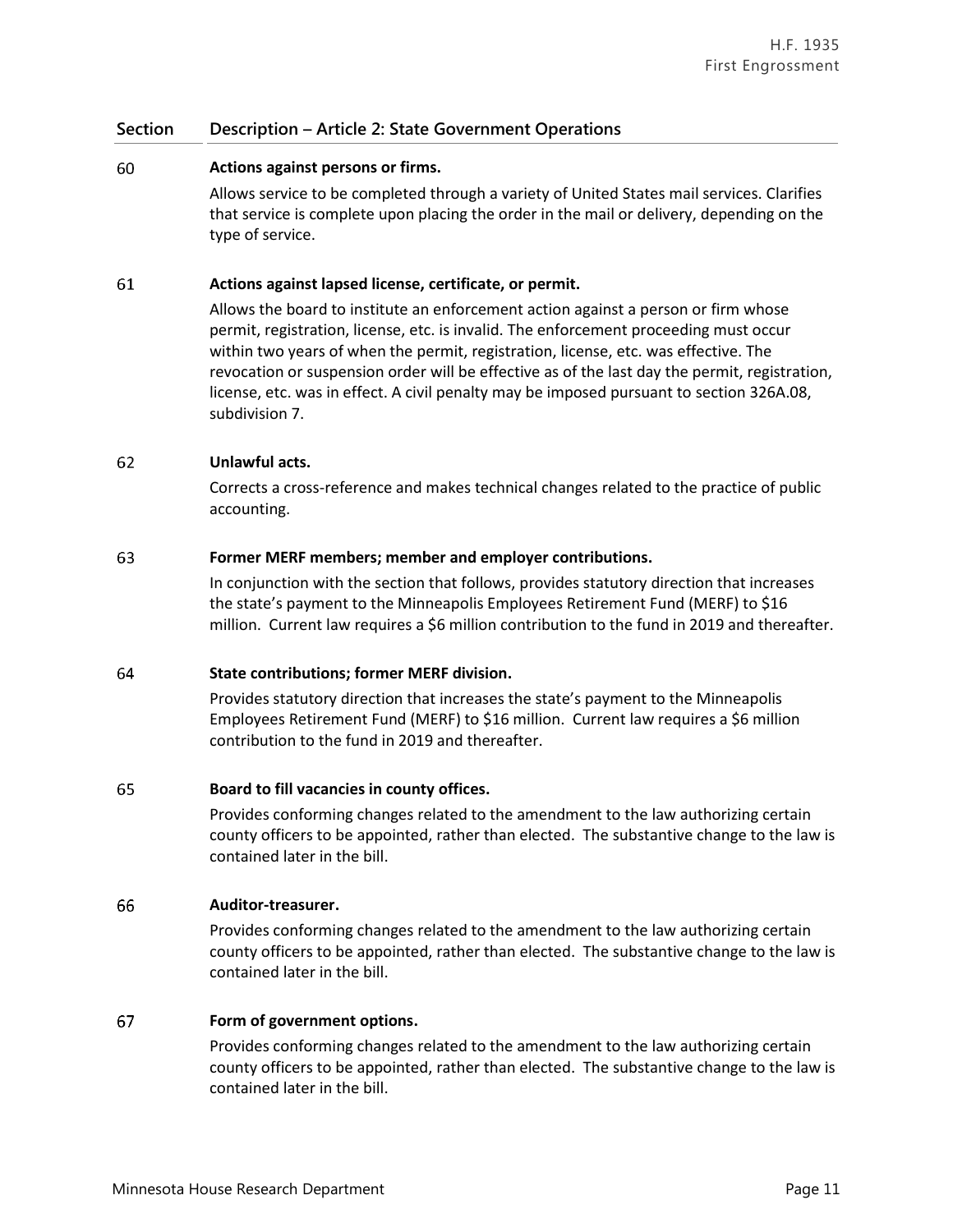#### 68 **Appointing county officers.**

**Subd. 1. Authority to appoint certain officers.** Allows the county board to make an elected office an appointed position under this section if there is a vacancy in the office, the elected official agrees to appointment, or the elected office holder confirms that he or she will not run for election again.

**Subd. 2. Responsibility of county officer.** Requires an elected county officer to notify the county board 104 days before the filing date if the officer intends to run for office again or not. If not, and the county board has passed a resolution to make the office an appointed position, then the office will not be on the ballot.

**Subd. 3. Board controls; may change as long as duties done.** Requires the duties of an office made appointive to be discharged by the county board acting through a department head. Allows for reorganization, delegation, and administrative changes and specifies that any change does not diminish, prohibit, or avoid discharge of statutory duties.

**Subd. 4. Discharge or demotion.** Provides that an incumbent appointed to the office must not be involuntarily demoted or discharged except for incompetency or misconduct. Before demoting or discharging an incumbent, the board must notify the incumbent appointed. The incumbent appointed may require a hearing before an arbitrator. The arbitrator must determine, by a preponderance of the evidence, whether the discharge or demotion is supported by the grounds provided. The arbitration hearing must be a closed meeting unless the incumbent appointed requests the meeting to be open. If the arbitrator rules not to demote or discharge, the board must pay all costs and fees.

**Subd. 5. Incumbents to complete term.** Requires that the person elected to the office complete his or her term.

**Subd. 6. Publishing resolution; petition; referendum.** Requires the county board to publish notice of the proposal to make the office appointed, and to allow for public comment on the proposal at a regular meeting of the board before the resolution is adopted. The resolution must be approved by at least 80 percent of the members of the board and take effect after 30 days, unless a later date is provided in the resolution. If a sufficient petition requesting a referendum signed by at least ten percent of the registered voters in the county is filed within 30 days after the adoption of the resolution, the resolution is rescinded. A petition may not be accepted if the county officer to be appointed is the incumbent and has signed a contract for the appointment.

Subd. 7. **Reverting to elected offices.** Prohibits the board from reverting to elected offices within three years after making a position appointed. After notice and a hearing, the county board may adopt by a resolution to revert if approved by at least 60 percent of the board, effective on August 1 following the adoption, subject to reverse referendum. The question of whether to revert to elected offices must be placed on the ballot for the next general election if the position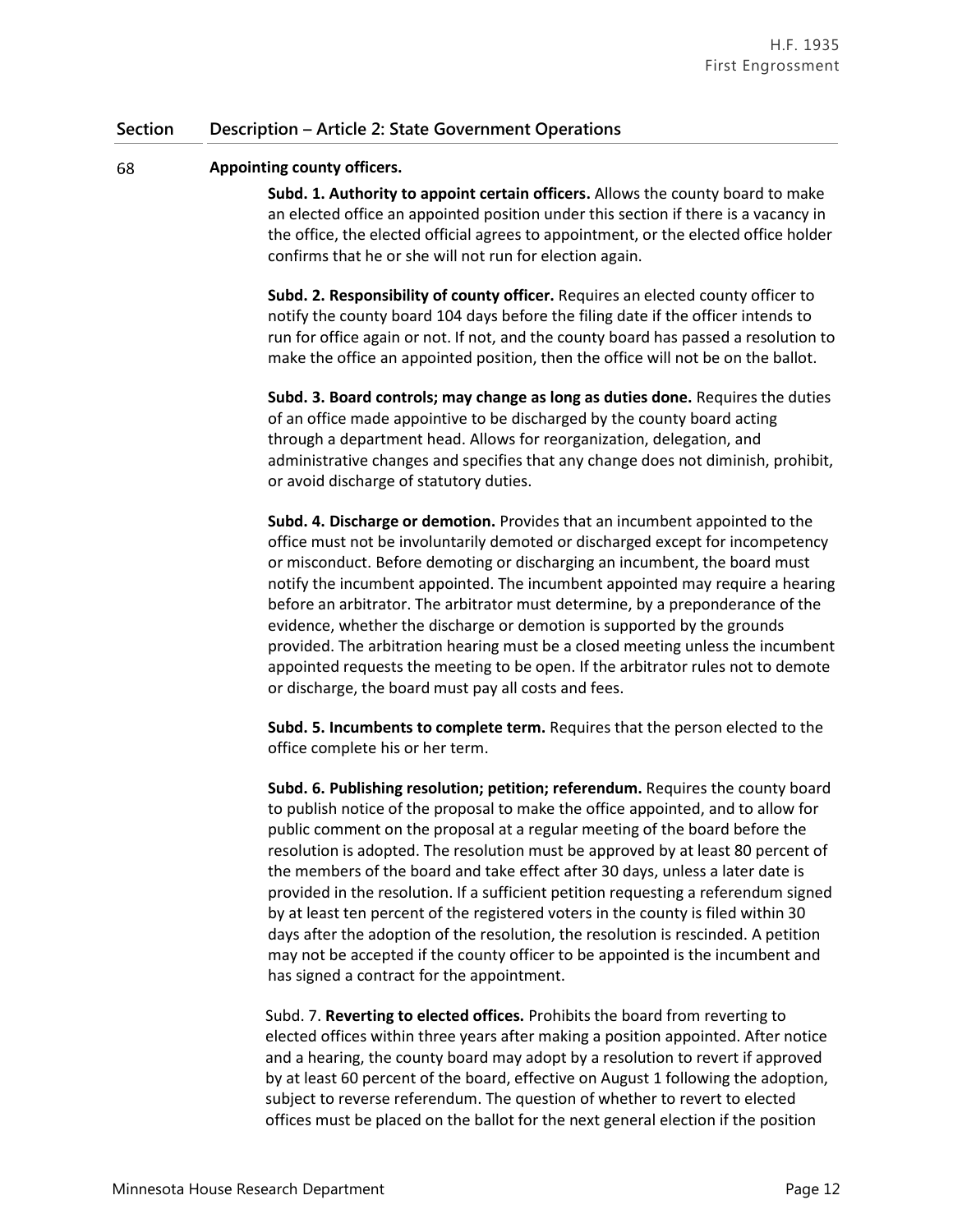has been appointed for at least three years, a petition signed by ten percent of the registered voters in the county is submitted, and the petition is sufficient. If a majority of voters voting on the question vote in favor of reverting to electing the offices, elections for that office must be held at the next regular or special election.

#### 69 **Officers elected; terms.**

Provides conforming changes related to the amendment to the law authorizing certain county officers to be appointed, rather than elected. The substantive change to the law is contained earlier in the bill.

#### 70 **Vacancies; how filled.**

Provides conforming changes related to the amendment to the law authorizing certain county officers to be appointed, rather than elected. The substantive change to the law is contained later in the bill.

#### 71 **Meetings by telephone or other electronic means.**

Authorizes the Duluth Port Authority to conduct meetings by telephone or other electronic means, consistent with the requirements of the Minnesota Open Meetings Law.

#### 72 **Employees, others, affirmative action; prevailing wage.**

Updates a cross-reference related to the elimination of a salary cap for political subdivision employees. The substantive elimination of the cap is included later in the bill.

#### 73 **Access to multiunit facilities by United States Census employees.**

Authorizes U.S. Census workers to access multiunit housing facilities (apartments, dormitories, nursing homes, and the like) for purposes of conducting official work during each decennial census.

#### 74 **Minnesota Census 2020 mobilization.**

Requires the commissioner of administration to implement a Census 2020 Mobilization program. A component of the program is awarding grants to local governments and nonpartisan, nonprofit organizations engaged in census mobilization activities. A list of priority outreach and mobilization activities is included.

#### 75 **Legislative employee working group on the legislature's accessibility measures.**

Establishes a working group of 12 legislative employees to research and submit a report to the legislature regarding its accessibility needs. A structure for appointing employees to the working group and a list of specific items for consideration is provided. The working group must convene its first meeting by July 15, 2019, and submit its report by January 15, 2020.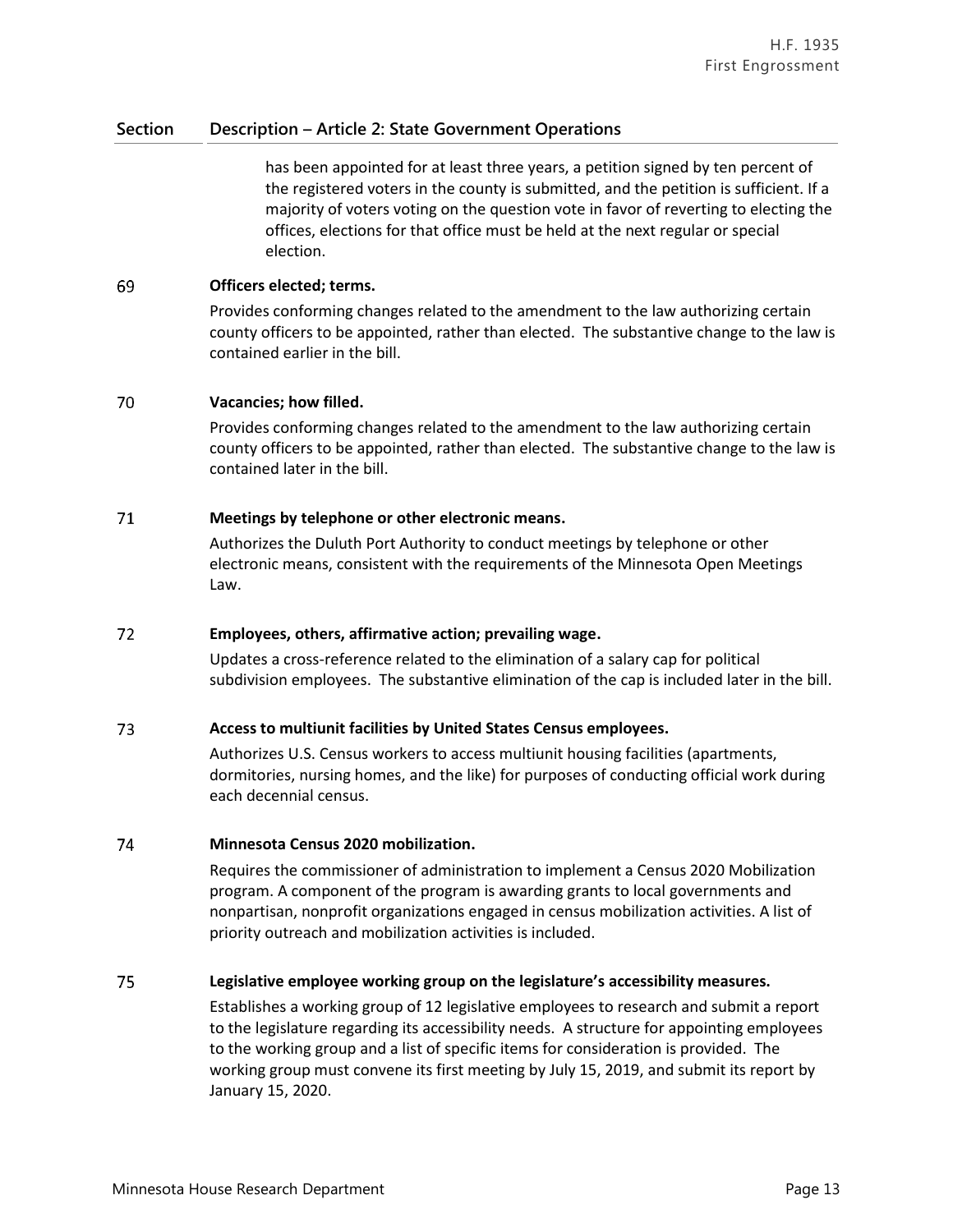#### 76 **Legislative Budget Office eliminated.**

Eliminates the Legislative Budget Office effective July 1, 2019. Existing employees must be offered reasonable opportunities for comparable employment in other offices of the legislature, to the extent practical.

#### 77 **World War I plaque.**

Requires a replacement plaque to be placed on the Capitol grounds to recognize all Minnesotans who served, at home and abroad, in World War I.

#### 78 **Capitol flag program study.**

Requires the commissioner of administration to study and develop recommendations to implement the Capitol flag program, established earlier in this bill. The study must include consultation with the Legislative Coordinating Commission, and the commissioners of veterans affairs, military affairs, and public safety. The results of the study must be reported to the legislature by January 15, 2020.

#### 79 **Maintenance and upkeep of State Office Building.**

Requires the commissioner of administration to enter a contract with the house of representatives for the maintenance and upkeep of the State Office Building, no later than January 1, 2020.

#### 80 **Minnesota Law Enforcement Association labor agreement.**

Ratifies the state's labor contract with the Minnesota Law Enforcement Association for the contract period ending June 30, 2019.

#### 81 **Repealer.**

Repeals laws on the following topics:

**Subd. 1. Hair braiding.** Laws governing the regulation and oversight of the practice of hair braiding by the Board of Cosmetologist Examiners.

**Subd. 2. Legislative Budget Office.** Laws establishing the Legislative Budget Office and setting its duties.

**Subd. 3. Local government compensation limits.** The law that sets a cap on the salary and benefits of political subdivision employees at no greater than 110 percent of the governor's salary.

# **Article 3: State Payments Terminology**

This article contains a number of technical updates to terminology related to the processing of state payments and the collection of debt owed to the state.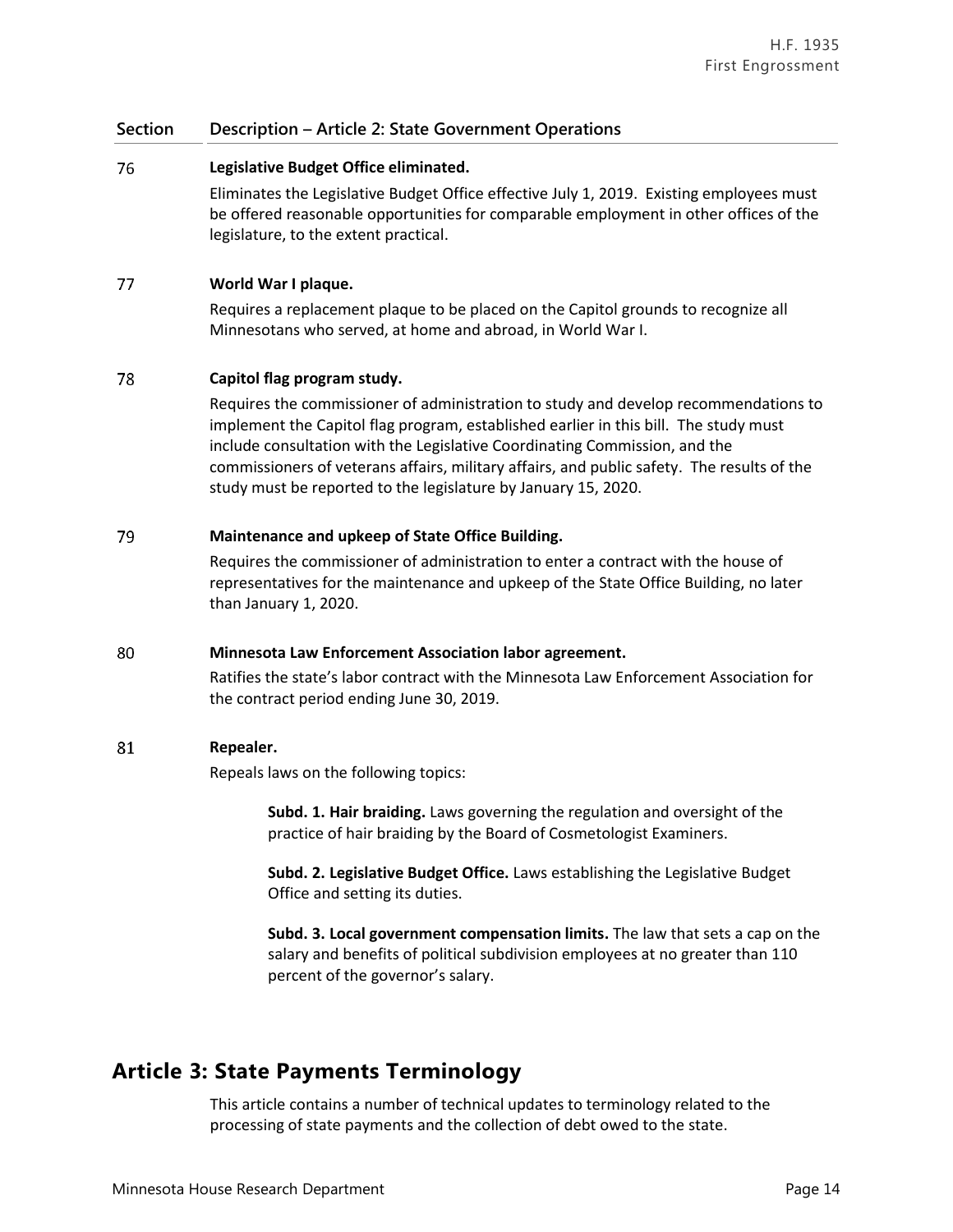### **Section Description – Article 3: State Payments Terminology**

### - 41 **State payments terminology.**

Provides a number of miscellaneous and technical changes to terminology related to the process for making payments to individuals, local governments, creditors, and other entities owed money from state accounts.

Among these changes are allowances for the commissioner of management and budget to void an unpaid claim if the commissioner determines it is invalid (section 9), a requirement that the commissioner, along with the attorney general, establish internal guidelines for the collection of debt owed to the state (section 12), and new standards for legislative reporting of certain uncollectible debts (section 13).

# **Article 4: Elections and Voting Rights**

This article includes a variety of changes to laws that govern the process of election administration and voting.

### **Section Description – Article 4: Elections and Voting Rights**

#### $\mathbf{1}$ **Data derived from driver's license applications.**

Provides a cross-reference in the Minnesota Government Data Practices Act related to the privacy of data contained on an application for a driver's license, state identification card, or learner's permit that is transferred to the secretary of state, when the secretary determines that the applicant is not eligible to vote. These data are classified as private, under a new classification established later in this bill.

#### $\overline{2}$ **Appointments to fill (school board) vacancies; special elections.**

Allows members appointed to a school board in order to fill a vacancy to serve the remainder of the unexpired term. Existing law that directs a special election to be conducted in most circumstances is eliminated.

#### 3 **Transit service on election day.**

Requires certain transit providers operating in greater Minnesota to provide fixed route public transit on the day of a state general election.

#### $\overline{4}$ **Felony conviction; restoration of civil right to vote.**

Restores the civil right to vote to individuals who have been convicted of a felony once the individual has completed any incarceration imposed and executed for the offense. If no incarceration is imposed, the right to vote is restored upon sentencing. If the individual is later subject to incarceration for that offense, the individual loses the right to vote only during the period of incarceration.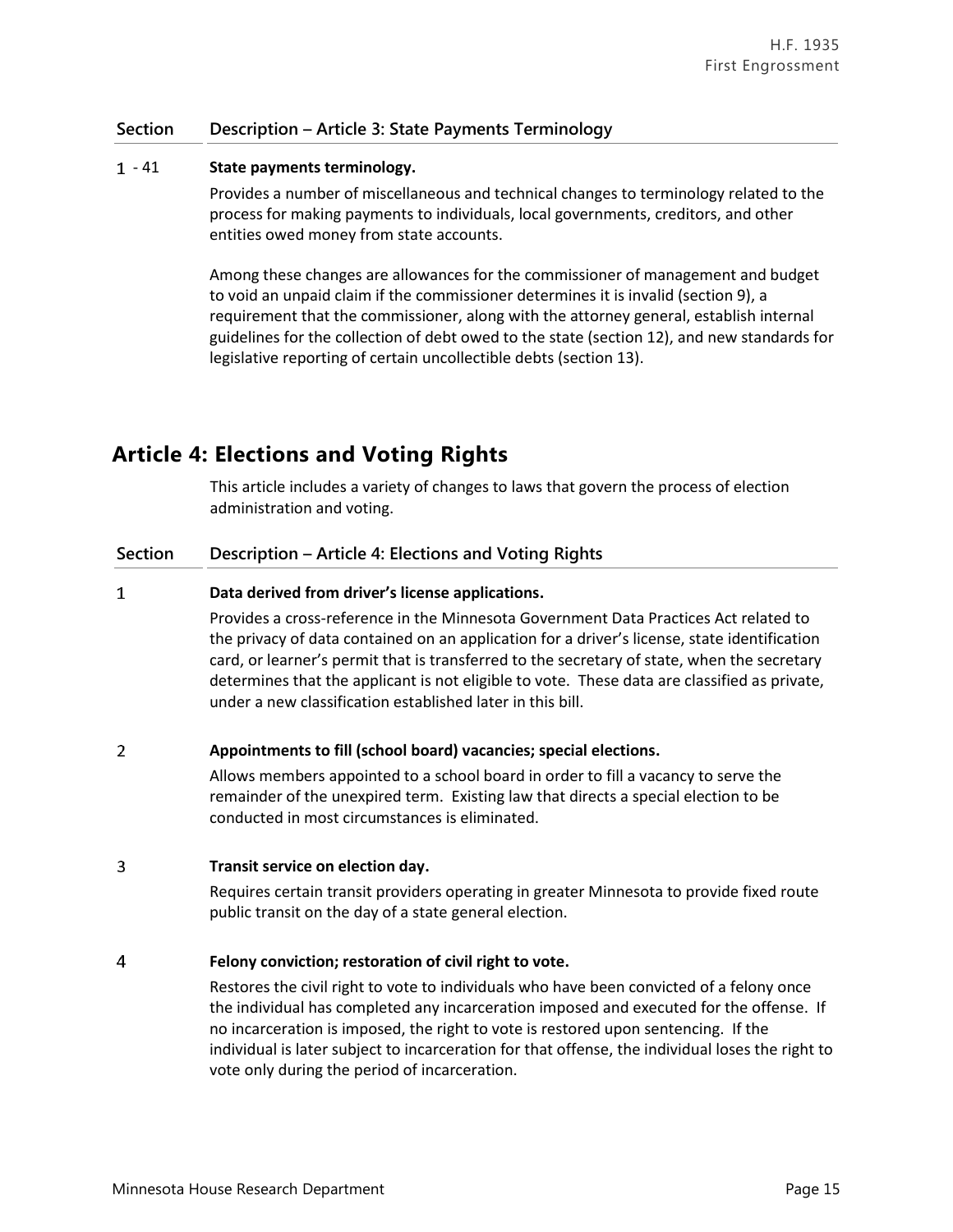#### 5 **Establishment.**

Requires the statewide voter registration system to be capable of providing necessary reports related to early voting.

#### 6 **Form.**

Requires updates to the voter registration application to reflect the change in the restoration of the civil right to vote provided by this bill.

#### $\overline{7}$ **Public information lists.**

Prohibits the publicly available information on voter registration to include the party choice of a voter who voted in a presidential nomination primary.

#### 8 **Presidential primary political party list.**

Requires the secretary of state to maintain a list of voters who voted in the presidential nomination primary for each major political party. The list is classified as private data, but the list of voters corresponding to each party must be provided to the chair of that party.

### 9 **Automatic registration of driver's license, instruction permit, and identification card applicants.**

Establishes a process that requires an eligible applicant for a new or renewed driver's license, instruction permit, or identification card to be registered to vote, unless the applicant opts out of the registration.

**Subd. 1. Automatic registration.** Requires eligible applicants to be registered to vote, unless the applicant declines to be registered.

**Subd. 2. Applications.** Requires the commissioner of public safety to format driver's license, instruction permit, and identification card applications to accommodate the new process required by this bill: the application must give the applicant an opportunity to "opt-out," rather than "opt-in" to voter registration. The form is required to clearly state that it is a felony for a person who is not eligible to register to vote or cast a ballot.

The commissioner is required to transmit relevant data to the secretary of state on a daily basis (under current law, data on applicants who opt-in to registration is only required to be transmitted at least weekly). The data transmittal would newly require data on an applicant's citizenship status.

**Subd. 3. Registration.** Establishes a process for review of applicant data by the secretary of state, to determine an applicant's voter registration status.

Paragraph (a) governs applications for individuals who are already registered to vote. For these applicants, the secretary of state must update the applicant's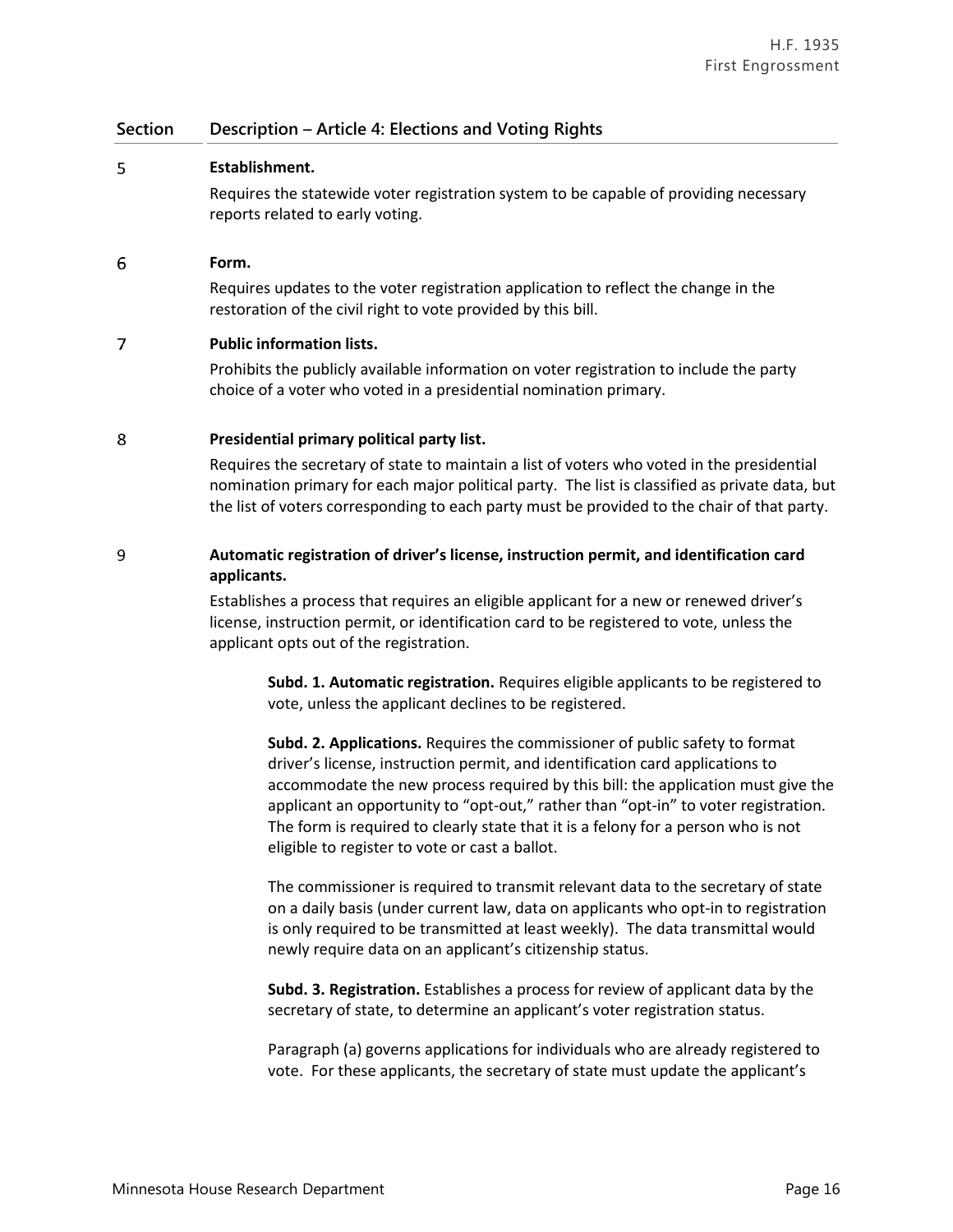registration status and transmit any registration changes to the appropriate county auditor for processing.

Paragraph (b) governs applications for individuals who are not already registered. For these applicants, the secretary is required to use available data to determine whether the applicant is eligible to vote. If so, the applicant's data must be transmitted to the appropriate county auditor for processing. If the applicant is less than 18 years old, the secretary can wait until the applicant has turned 18 to complete the eligibility determination.

Paragraph (c) provides a data classification for applicants who the secretary determines are not eligible to vote. Data on these applicants is private.

**Subd. 4. Notice.** Requires the county auditor to mail each newly registered voter the standard postcard registration notice provided to all other new registrants under current law.

**Subd. 5. Registering 20 days before election.** Provides that an application dated during the 20 days prior to an election may be used to register the applicant, but the registration is not effective until the day after the election.

**Subd. 6. System certification.** Requires the commissioner of public safety and secretary of state to certify that the technology systems used to transmit the necessary data have been tested and are able to perform their necessary functions before any applicant is registered to vote using the new process established in this bill.

#### 10 **Duties of secretary of state; information about voting rights.**

Requires the secretary of state to prepare a publication that describes the voting rights of individuals who have been charged with or convicted of a crime. The publication must be electronically available to the state court administrator and the commissioner of corrections for further distribution.

#### 11 **Election law applicability.**

Provides that the Minnesota Election Law (a term defined in law to mean Chapters 201- 211C of Minnesota Statutes) applies to early voting.

#### 12 **Early voting.**

Establishes a definition of the term "early voting."

#### 13 **Violation.**

Adds references to early voting in an existing section of statute specifying criminal penalties for certain prohibited activities related to voting.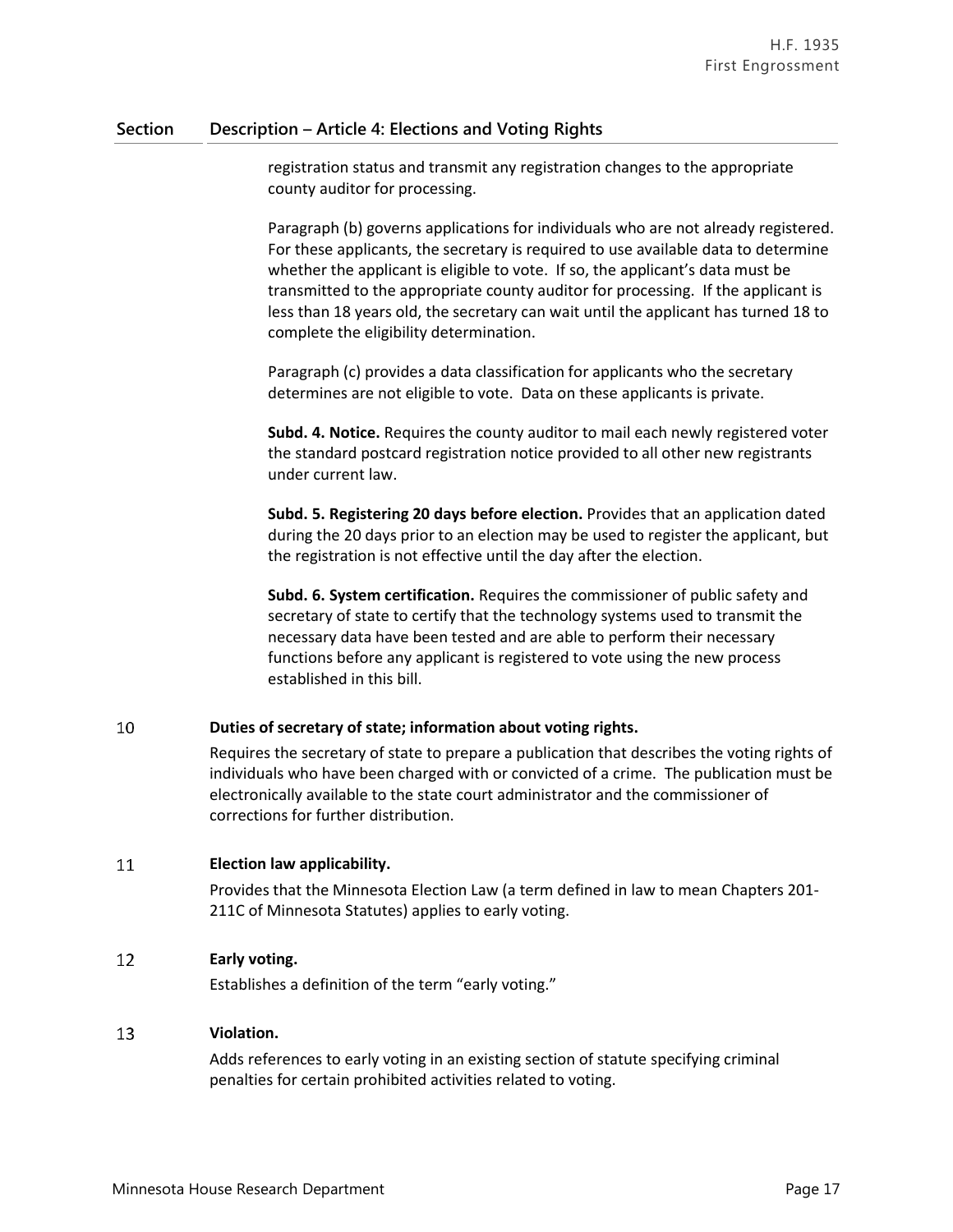#### 14 **Permanent absentee voter status.**

Modifies the existing process that allows a voter to request than an absentee ballot application be sent automatically prior to each election. Instead of the application, this section would allow a voter to request that the absentee ballot itself be sent automatically prior to each election, without the need for an additional application. A request form must be created for this purpose.

#### 15 **Voters with a disability.**

Establishes procedures for the transmission, marking, and return of an absentee ballot when the ballot is transmitted to a voter electronically due to a voter's disability.

**Subd. 1. Transmitting ballot and certificate of voter eligibility.** Authorizes a voter with a temporary or permanent disability to request an absentee ballot and related materials be transmitted electronically. The materials must be provided consistent with the accessibility standards adopted by the state's chief information officer.

**Subd. 2. Marking ballots.** Authorizes a voter to mark an electronically-submitted absentee ballot using accessible software or devices.

**Subd. 3. Returning voted ballots.** Requires a voter receiving an absentee ballot electronically to return the voted ballots and certificate of eligibility in a sealed envelope.

#### 16 **Generally.**

Adds a cross-reference to the new early voting provisions established by the bill to an existing requirement in law related to a municipal clerk's access to the statewide voter registration system. A municipal clerk would only be permitted to administer early voting if the clerk has the technical capacity to access the statewide voter registration system and has undergone training approved by the secretary of state.

#### 17 **Printing and delivery of forms.**

Eliminates existing language setting a timeline for the delivery of absentee ballot applications prior to an election to those voters who request automatic delivery. These changes conform to the changes made earlier in this bill providing for the automatic delivery of an absentee ballot, rather than an application, prior to each election.

#### 18 **Delivery of ballots.**

Establishes timelines for the delivery of absentee ballots to voters who request automatic delivery. The ballots must be mailed at least 45 days prior to a federal, state, county, city, or school board election. For town elections held in March, ballots must be mailed at least 30 days prior to the election.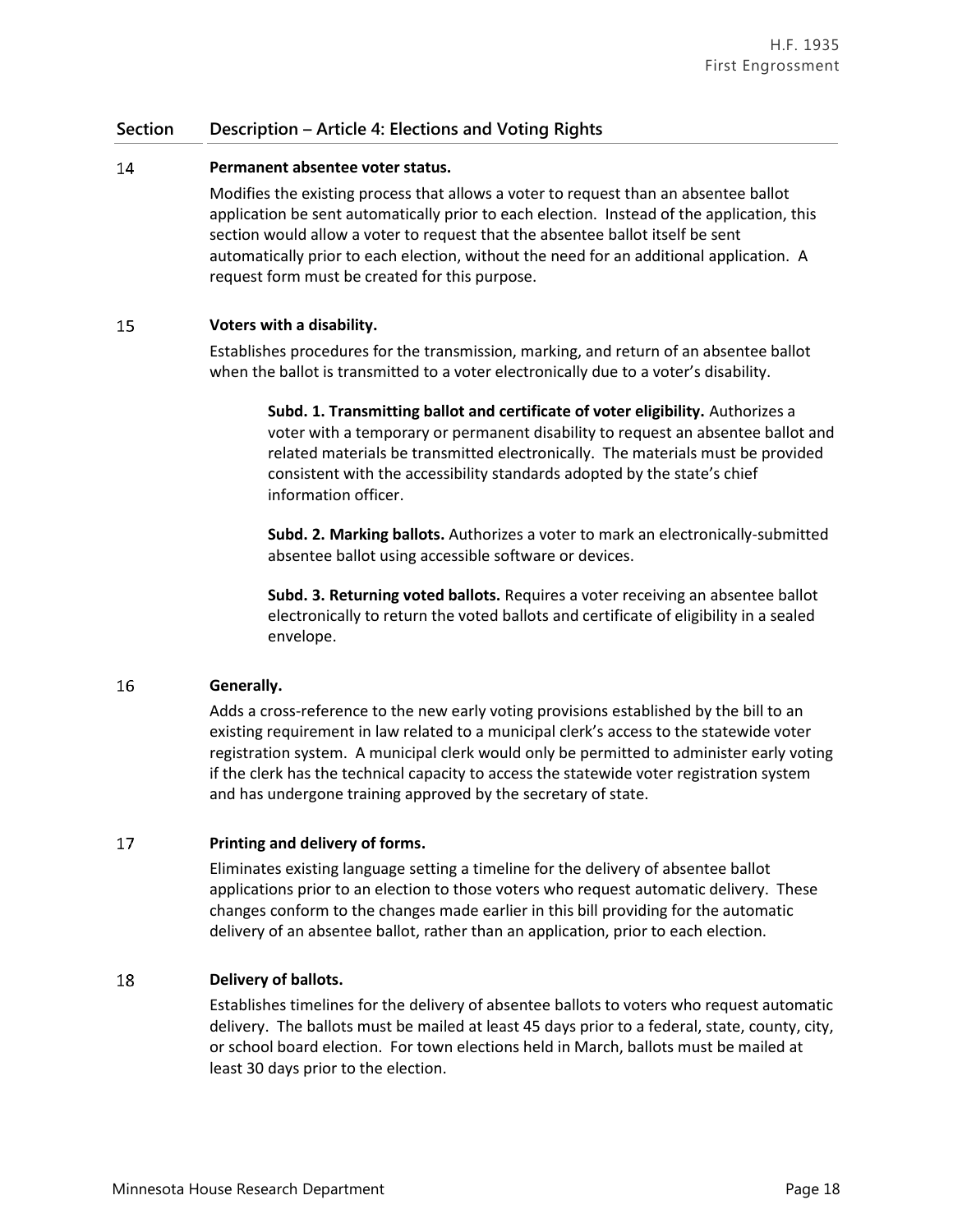#### 19 **Location; timing.**

Authorizes designated in-person absentee voting locations to be opened for fewer than the 46 days prior to an election, if notice is provided on the jurisdiction's website and to the secretary of state. A voter must still be able to submit an absentee ballot at the office of the county auditor during the full 46-day absentee voting period.

#### 20 **County auditor's and municipal clerk's offices to remain open.**

Modifies the time that the county auditor's office and the municipal clerk's office must be open to accept absentee ballots. Current law requires these offices to be open until 5:00 p.m. on the day immediately preceding an election; the bill would modify the standard to require the offices be open from 8:00 a.m. to noon on the day immediately preceding an election in which early voting will be used (the existing 5:00 p.m. standard would continue to apply to other types of elections).

#### 21 **Establishment; applicable laws.**

Adds a reference to administration of early voting in the section of law related to establishment of ballot boards.

#### 22 **Duties of ballot board; absentee ballots.**

Provides a conforming reference in the law governing absentee ballot board procedures to reflect the permanent absentee ballot authorization established by this bill.

#### 23 **Duties of ballot board; early voting.**

Establishes duties of a ballot board related to early voting. In addition to procedures established later in the bill, the ballot board must make a record of voters who cast ballots early and count the ballots using procedures that apply to the ballot board in existing law, and as provided in this bill.

#### 24 **Record of voting.**

Provides that a voter who casts an early voting ballot may not be permitted to cast another ballot at the election.

This section also provides a conforming reference to the time after which a voter whose absentee ballot has been accepted is no longer permitted to cast a ballot at the election.

#### 25 **Opening of envelopes.**

Requires the return of absentee ballot materials to a voter if more than one "voted" ballot is included in a ballot envelope. This change relates to the presidential nomination primary, in which absentee voters will be provided a separate ballot for each party participating in the primary, but are only permitted to vote one of the ballots.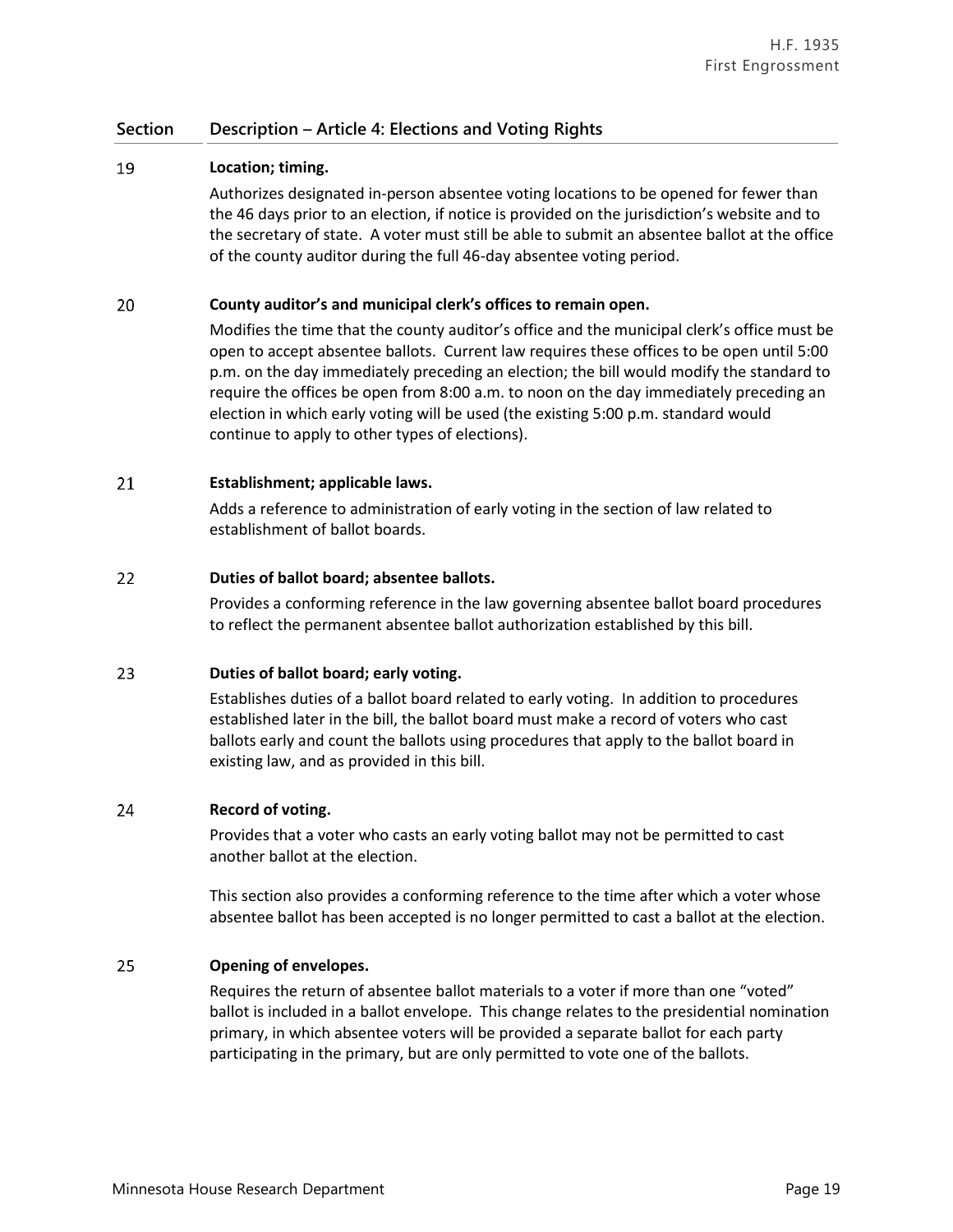#### 26 **Storage and counting of absentee and early voting ballots.**

Adds references to early voting in the existing law related to the storage and counting of ballots by a ballot board.

#### 27 **Early voting.**

Permits any eligible voter to vote in person prior to election day using the procedures established in this bill. Early voting must be available at federal, state, and county elections. Cities are permitted to authorize early voting for city elections following procedures established in the bill.

#### 28 **Time period for early voting.**

Requires early voting to be available for every primary, general, or special election subject to early voting beginning 30 days prior to election day, through 5:00 p.m. on the third day prior to the election. Voters in line at 5:00 p.m. on the third day prior to the election must be permitted to vote.

#### 29 **Hours for early voting.**

Requires early voting to be open from 8:00 a.m. to 4:30 p.m. weekdays, but from 8:00 a.m. to 8:00 p.m. on at least one of those weekdays, and from 10:00 a.m. to 5:00 p.m. on the two Saturdays prior to the election.

#### 30 **Locations for early voting.**

Requires early voting to be available in polling places designated in the county auditor's office, and at the municipal clerk's office, if the clerk has been delegated the responsibility to administer absentee voting, and at other county or city-owned buildings designated by the county auditor or municipal clerk.

The polling place for early voting must include equipment accessible for voters' disabilities.

#### 31 **Notice to voters.**

Requires the county auditor or municipal clerk to prepare a notice of the days, times, and locations for early voting. The notice must be posted at least 14 days prior to the start of early voting on the websites of the county and any municipality where an early voting location is designated. Procedures for publication of the notice in an official newspaper are provided if the jurisdiction does not have a website.

#### 32 **Procedures for early voting.**

Establishes procedures for casting a ballot using early voting, including a requirement that the voter sign the certification required of all voters voting on election day, and that a voter be permitted to register on-site if necessary. Ballots cast using early voting must be processed and counted by a ballot board.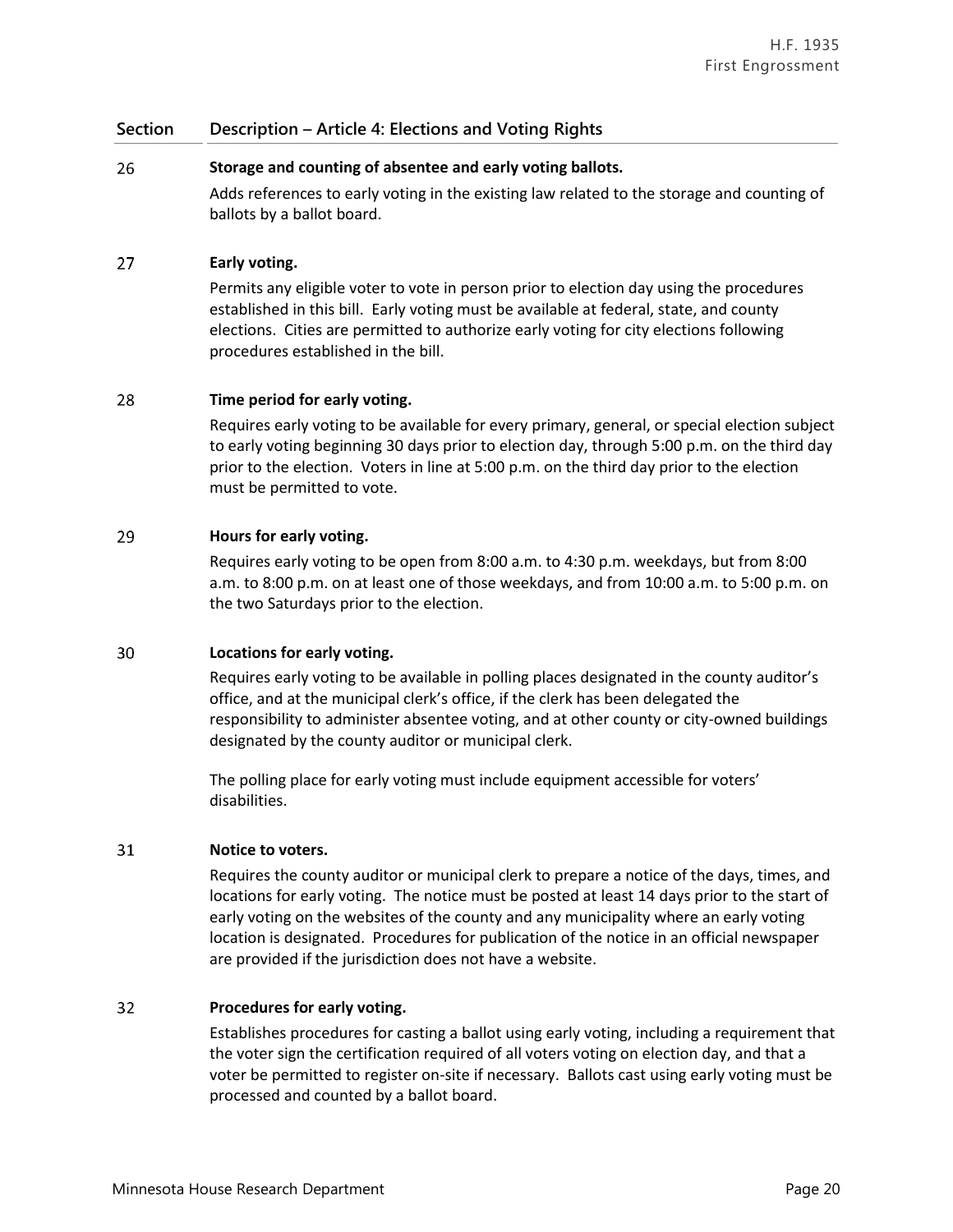#### 33 **Election supplies; duties of county auditors and clerks.**

Requires city clerks designated to administer early voting to be provided the appropriate election materials at least one day prior to the beginning of the early voting period. These materials are prepared by the county auditor.

#### 34 **Electronic voting systems.**

Expands the types of electronic voting systems that may be certified for use in Minnesota to include systems that produced a marked paper ballot using a touch screen or other electronic device.

#### 35 **Authorization (mail balloting).**

Authorizes the option of mail balloting for all towns, and all cities with fewer than 400 registered voters, regardless of their geographic location in the state. Under current law, these towns and cities are only eligible if they are located outside of a metropolitan-area county.

#### 36 **Procedure (absentee voters with a disability).**

Authorizes voters with a temporary or permanent disability voting in a mail balloting precinct to request that ballots and related materials be transmitted electronically consistent with the authorization established for absentee ballots earlier in this bill.

#### 37 **Transit services.**

Provides a cross-reference to new requirements related to free transit service on the day of a state general election, established elsewhere in this bill.

#### 38 **Polling place roster; voter signature certificate; voter receipt.**

Requires updates to the certification signed by voters in a polling place attesting to their eligibility to vote, to reflect the change in the restoration of the civil right to vote provided by this bill.

#### 39 **Physical assistance in marking ballots.**

Eliminates the existing three-person cap on the number of voters a person may provide assistance to in a polling place.

#### 40 **Information requirements.**

Requires the precinct summary statement prepared following each election to indicate the number of voted ballots that indicate only a voter's choices. This section corresponds to other sections that allow the use of alternate voting system technologies in a polling place.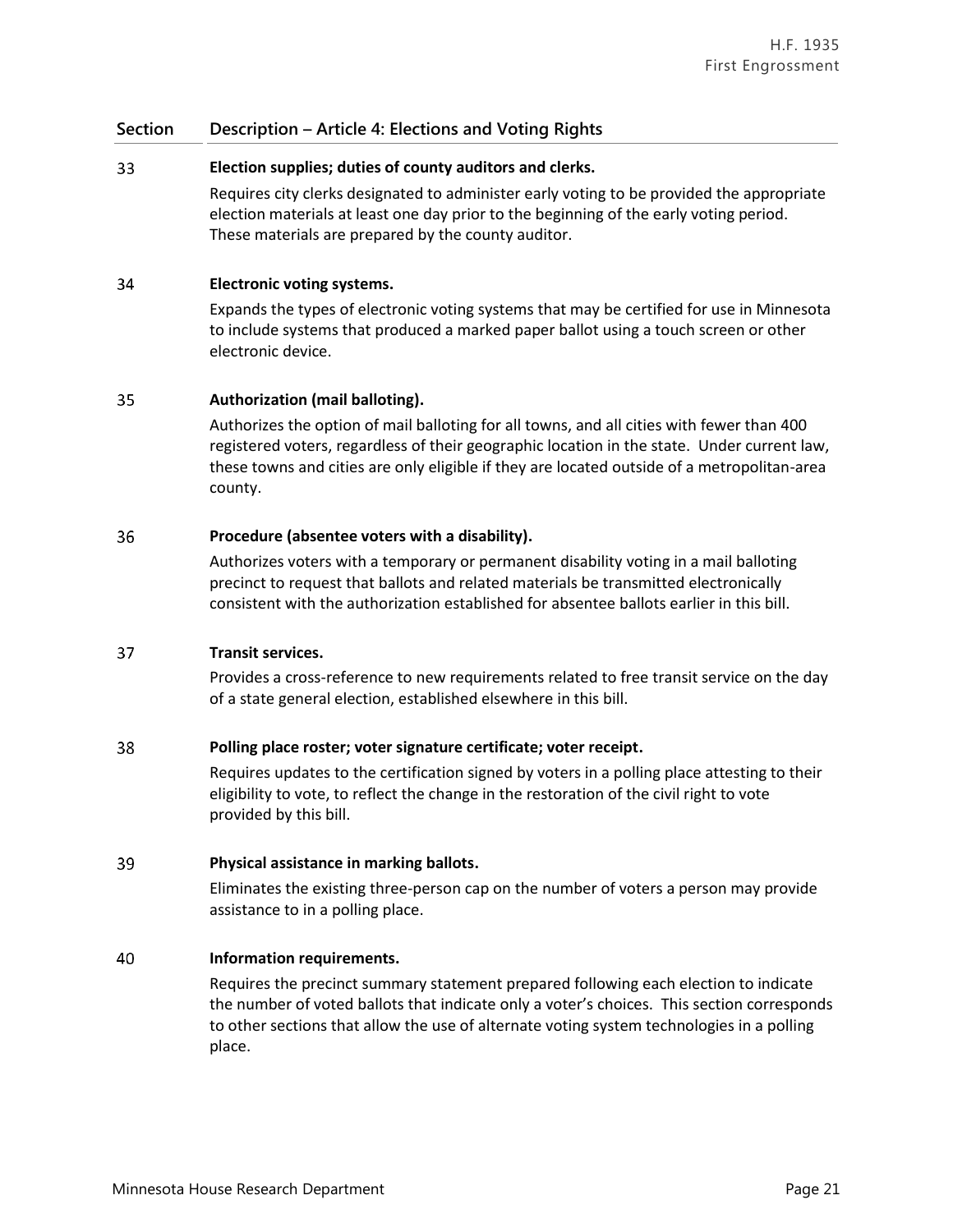#### 41 **Special election when legislature will be in session.**

Allows an additional two weeks between the time the governor issues a writ of special election and the time a special election must be held to fill a vacancy legislative seat, when the election must be held in time for the person to be seated during a legislative session. Under current law, the special election must be conducted no more than 35 days after the governor's writ. As provided in this section, the special election must be conducted no more than 49 days after the governor's writ.

A corresponding change to the period during which this requirement applies is also included in this section.

#### 42 **Date of special election; certain times prohibited.**

Prohibits a special election, including a special primary or special general election, from being held during the four days before and after a state holiday.

#### 43 **Notice of special election.**

Extends the required notices of a special election to fill a vacant legislative seat by an additional week. Under current law, notice of a special primary must be posted at least seven days before the primary, and notice of a special election must be posted at least 14 days before the election. Those notices are extended to 14 days and 21 days, respectively.

#### 44 **Time of filing.**

Requires affidavits of candidacy and nominating petitions for a special election held to fill a vacant legislative office to be filed one week earlier. Under current law, filings are required at least 14 days before the special primary. Under this bill, filings are required 21 days before the primary.

#### 45 **Local reimbursement for special elections.**

Establishes a process for reimbursement of local governments for the cost of conducting a special election to fill a vacant state or federal office. Expenses that are eligible for reimbursement, and the process and deadlines for requesting reimbursement, are provided.

#### 46 **Applicability.**

Provides that the new chapter of statute enacted by this bill applies to all elections conducted using ranked-choice voting, as authorized by law. All other provisions of law related to the conduct and administration of elections also apply to ranked-choice voting elections, to the extent they are consistent with the provisions established in the bill.

#### 47 **Definitions.**

Provides definitions for a number of terms used related to ranked-choice voting.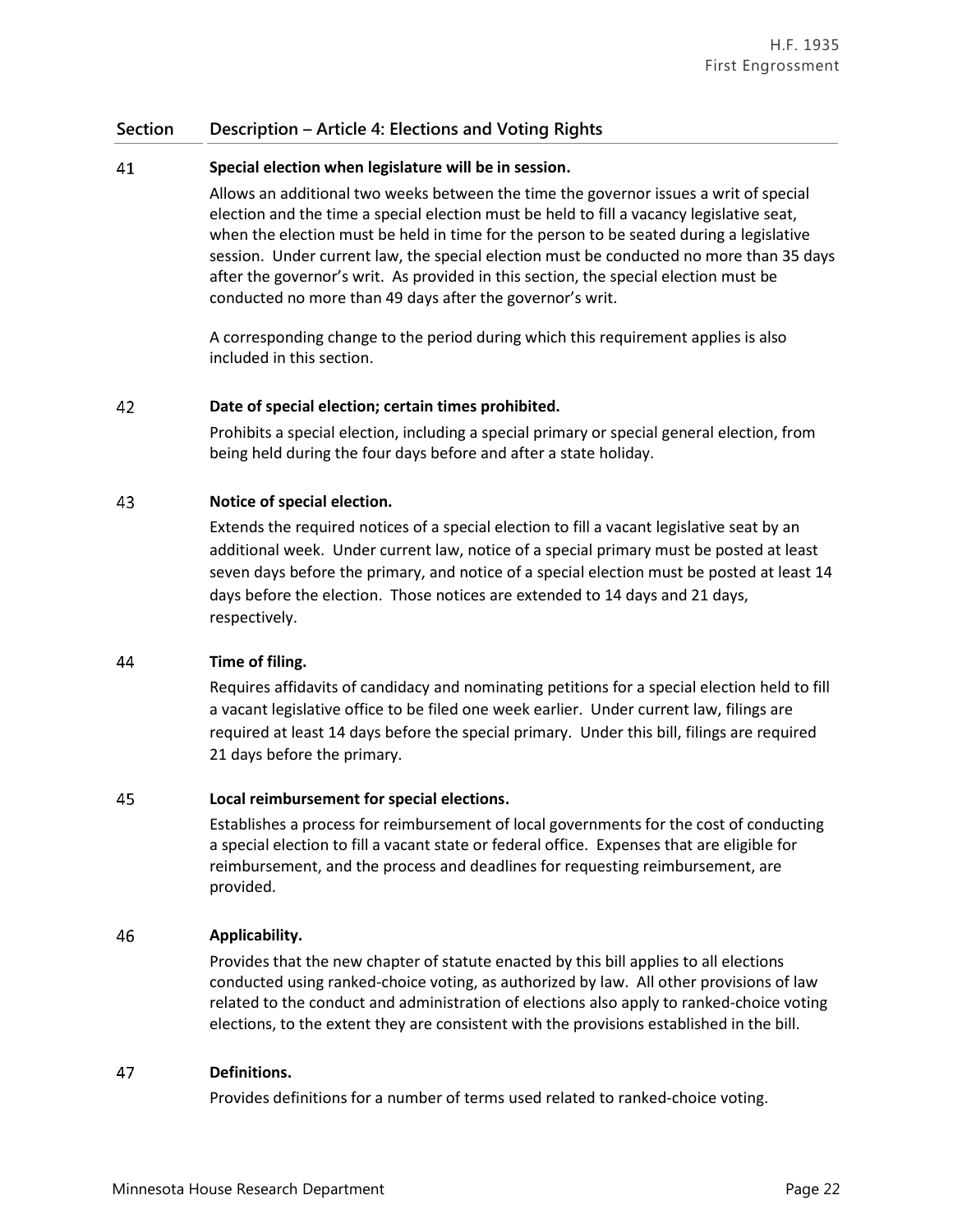#### 48 **Authorization to adopt ranked-choice voting; implementation.**

Authorizes cities, counties, towns, and school districts to adopt the use of ranked-choice voting for local offices.

Procedures for adopting this method of voting and certain other general standards for implementation are provided. Voter approval would be required in the case of a charter city or county, otherwise adoption is permitted by ordinance or resolution of the governing body. A decision about the use of ranked-choice voting must be made at least 30 days prior to the first day for filing of affidavits of candidacy for the election.

#### 49 **Ballots.**

Provides standards for ballot formatting, including a requirement that a ranked-choice voting ballot permit a voter to rank at least three candidates for each office and provide for write-in candidates, that instructions be provided on the ballot, and that offices to be elected using ranked-choice voting be clearly separated on the ballot from offices to be elected using the traditional voting method.

The chief election official is required to determine the ballot format after a voting mechanism has been selected.

#### 50 **Ranked-choice voting tabulation center.**

**Subd. 1. Tabulation of votes; generally.** Requires one physical location be designated as the ranked-choice voting tabulation center. The location must be accessible to the public for the purposes of observing the vote tabulation.

**Subd. 2. Precinct tabulation.** On election night, within each precinct, the election judges must record and publicly declare the number of first choice votes cast for each candidate in the precinct. All electronic voting data and ballots must then be securely transferred to the tabulation center.

**Subd. 3. Notice of recess in count.** At the ranked-choice voting tabulation center, a recess in counting is permitted for meals or other necessary purposes. Notice of a recess must be posted; the content and locations for posting the notice are provided in the bill.

**Subd. 4. Recording write-in votes.** Establishes standards for processing and counting write-in votes.

**Subd. 5. Ranked-choice vote tabulation.** Requires tabulation of votes cast, at a time set by the chief elections official, on a continual basis until preliminary results are determined for all races (subject to the provisions allowing for a recess).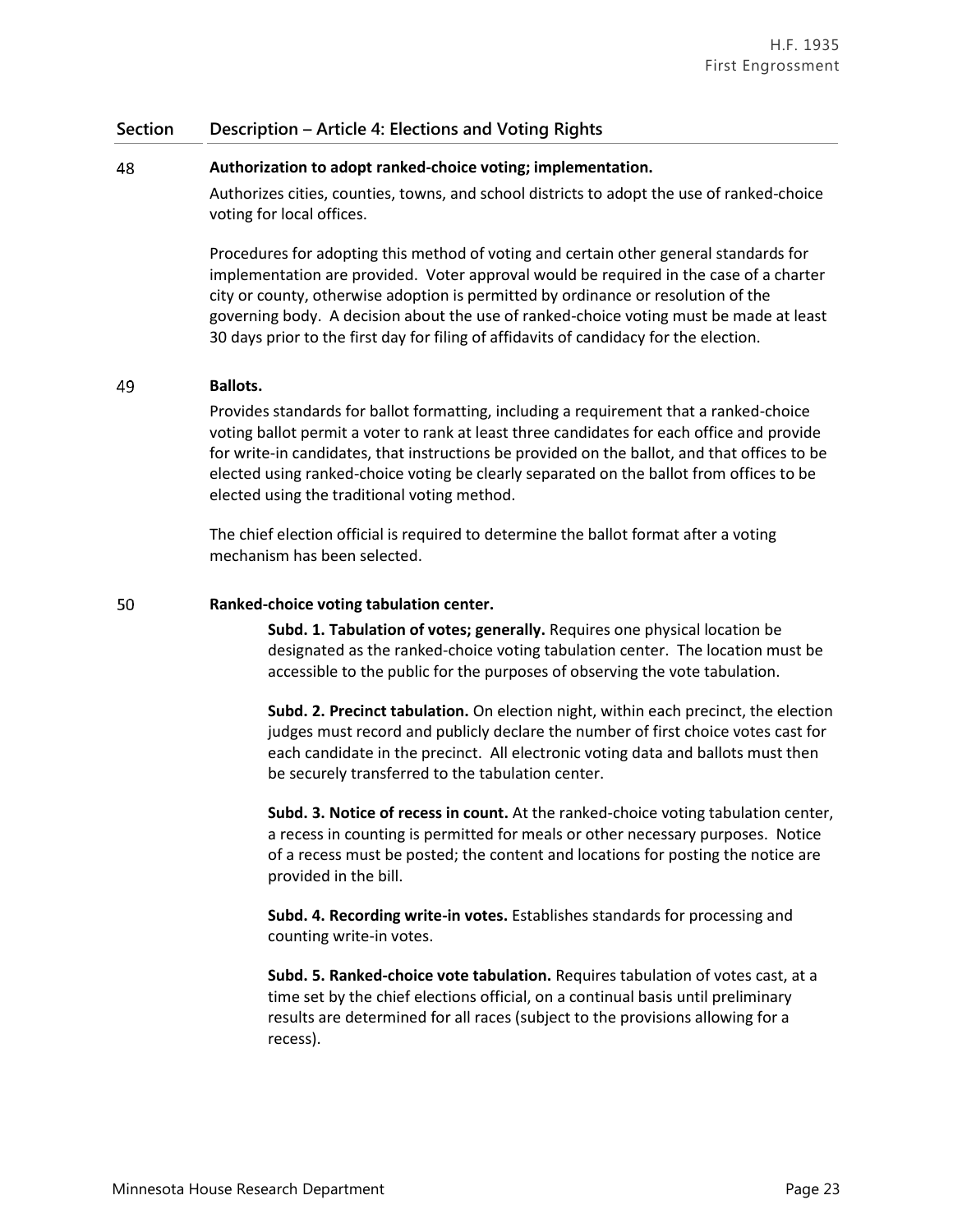#### 51 **Tabulation of votes.**

Establishes mathematical and procedural standards for tabulating ranked-choice votes and determining the result, including establishment of a threshold vote total required for a candidate to be elected, procedures for transferring a candidate's surplus votes to other continuing candidates based on ranking, elimination of candidates with insufficient votes to continue, and procedures when a voter skips a ranking on the ballot.

#### 52 **Reporting results.**

Establishes standards for the vote total summary statements required to be produced within each precinct and by the ranked-choice voting tabulation center, and the election abstract. The summary statements must be certified as true and accurate and signed by the individuals making the certification.

#### 53 **Recounts.**

Establishes standards for a recount of a ranked-choice voting election. A candidate defeated in the final round of tabulation may request a recount under the standards and procedures provided in current law and rule. Any candidate, regardless of the time of their elimination, may request a recount at the candidate's own expense, also subject to administrative rules governing recounts.

#### 54 **Rules.**

Authorizes the secretary of state to adopt rules to implement the ranked-choice voting requirements and procedures established by this bill.

#### 55 **Notice of filing dates.**

Requires a notice of filings posted by the municipal clerk for local elections to indicate the method of voting to be used at the election.

#### 56 **Municipalities.**

Authorizes municipalities to adopt the use of an electronic voting system that includes features for vote tabulation that have not been certified by the secretary of state, so long as those features have been certified by an independent testing authority accredited by the federal Election Assistance Commission and those features meet the municipality's needs for an election. Notice to the secretary of state is required.

#### 57 **Availability of alternate ballot formats.**

Requires polling places to provide voters the option of voting a regularly-printed optical scan ballot, even if the precinct has elected to use an alternate ballot format and tabulator technology that is newly authorized by this bill.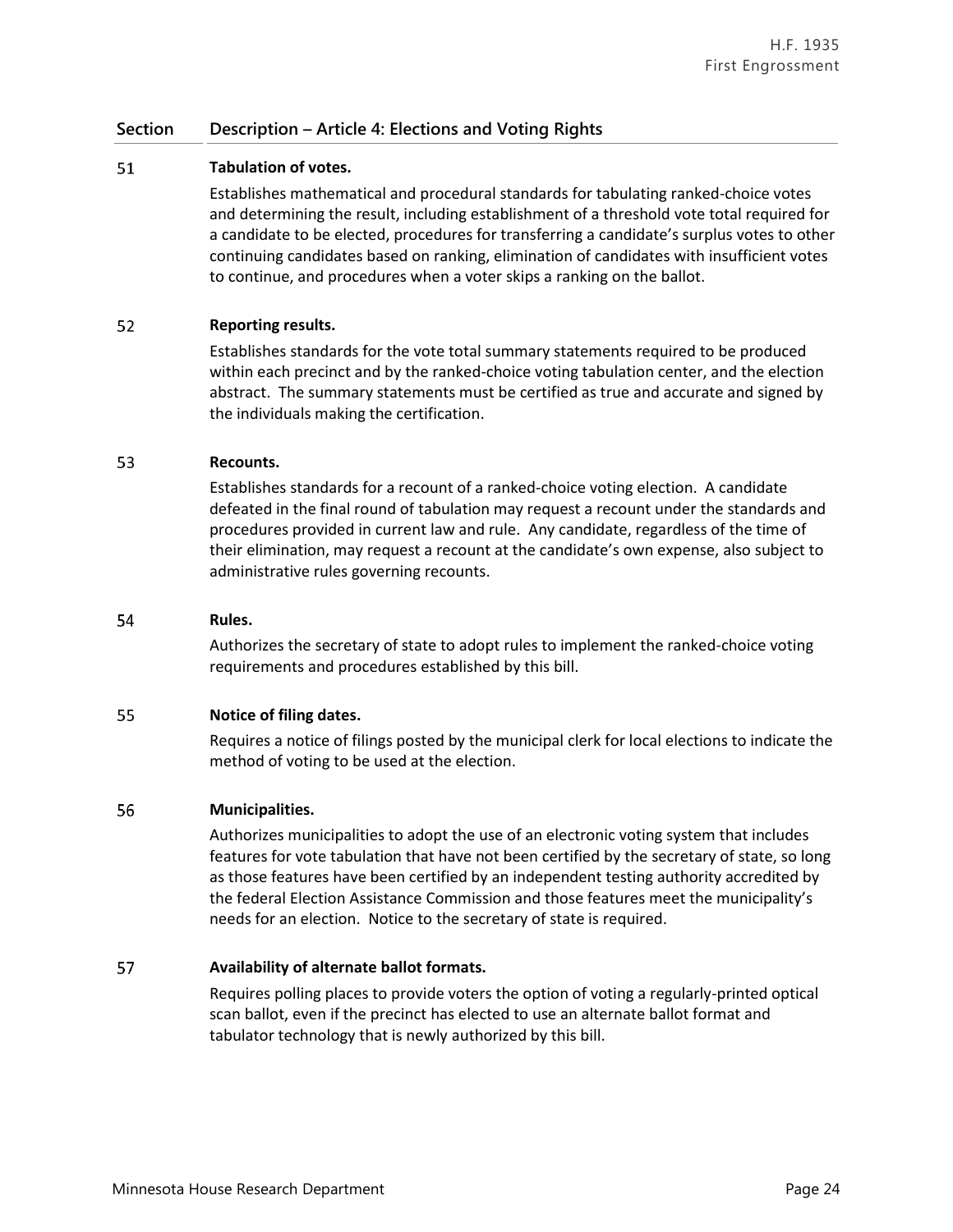#### 58 **Electronic voting systems.**

Expands the types of electronic voting systems that may be certified for use in Minnesota to include systems that produced a marked paper ballot using a touch screen or other electronic device. This section corresponds to other sections elsewhere in the bill.

#### 59 **Electronic voting systems; purchasing.**

Establishes minimum standards and functionality for all electronic voting systems purchased in the state, including a requirement that the system be capable of handling a ranked-choice voting election.

#### 60 **Program.**

Establishes a timeline for completion and delivery of the computer program used to conduct an election.

#### 61 **Testing of voting systems.**

Requires testing of the voting system to be used at an election within 37 days before election day. Current law requires the testing to occur within 14 days before election day.

This section also requires voting systems to be tested for accuracy in tabulating votes at a ranked-choice voting election, when the system will be used for that purpose.

#### 62 **Ballots in precincts with multiple styles of voting system.**

Establishes standards for the conduct of a recount in precincts where multiple styles of voting system are used. These standards are designed to protect the privacy of a voter's ballot.

#### 63 **Selection for review; notice.**

Establishes standards for setting the date, time, and place for a required postelection review in certain precincts where ranked-choice voting is used. This information must be determined at least 30 days prior to the election.

#### 64 **Scope and content of review.**

Establishes substantive standards for the conduct of a postelection review in a precinct where ranked-choice voting was used.

#### 65 **Election security and administration grants.**

Establishes a grant program for distribution of \$1 million in grants to political subdivisions for purposes of election security and administration. Specific authorized uses of the grant, an application process, and legislative reporting are required.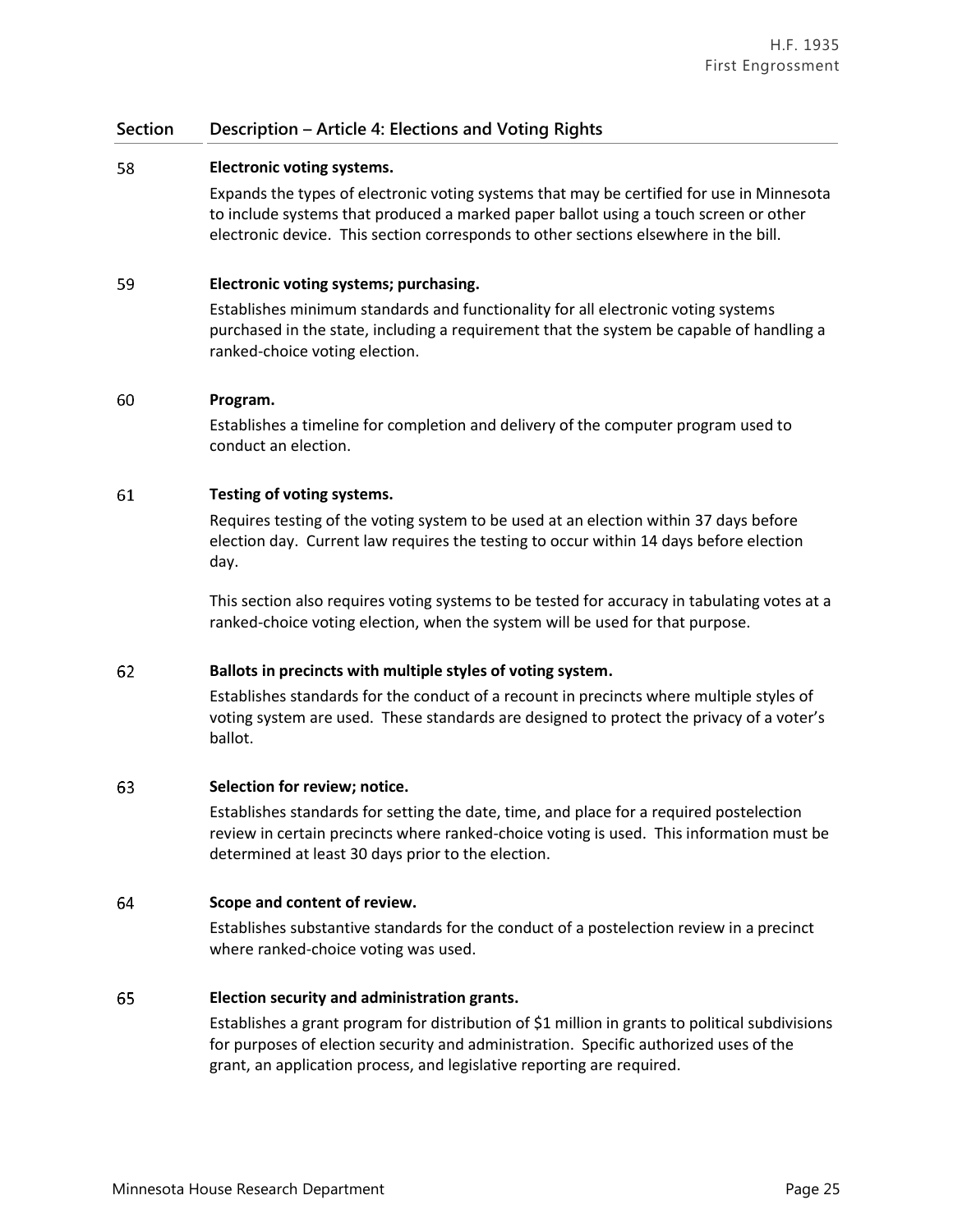#### 66 **Presidential nomination primary established.**

Provides that a major political party is only eligible to participate in the presidential nomination primary if the party selects delegates to attend a national convention.

#### 67 **Conducting presidential nomination primary.**

Classifies data on a voter's political party choice at a presidential nomination primary as private data. Under current law, this data is public.

#### 68 **Example ballots.**

Provides a technical correction to the law governing ballots created for illustration purposes prior to a presidential nomination primary. These are "example" ballots, rather than "sample" ballots.

#### 69 **Reimbursable local expenses.**

Authorizes the secretary of state to approve other local expenses for reimbursement following a presidential nomination primary.

#### 70 **Agreement among the states to elect the president by national popular vote.**

Adopts an interstate compact related to election of the president: if a sufficient number of other states also ratify, this compact would require Minnesota (and other participating states) to obligate their electoral college votes to the winner of the national popular vote for president, rather than allocating those votes based on the vote totals from the state.

#### 71 **Notice of restoration of right to vote.**

Requires the chief executive officer of each state and local correctional facility to designate one official within the facility to provide a notice of restoration of rights and a voter registration application to individuals whose rights are restored following a release from incarceration.

**Subd. 1. Correctional facilities; designation of official.** Requires designation of the official, and that the official maintain a sufficient supply of voter registration applications and informational materials.

**Subd. 2. Notice requirement.** Establishes standards for when a notice of restored voting rights must be provided.

**Subd. 3. Form of notice.** Sets the full text of the notice that must be provided when an individual is restored to voting rights following release from incarceration.

**Subd. 4. Failure to provide notice.** Provides that the failure of a corrections official to provide the notice required by this section does not prevent the restoration of voting rights.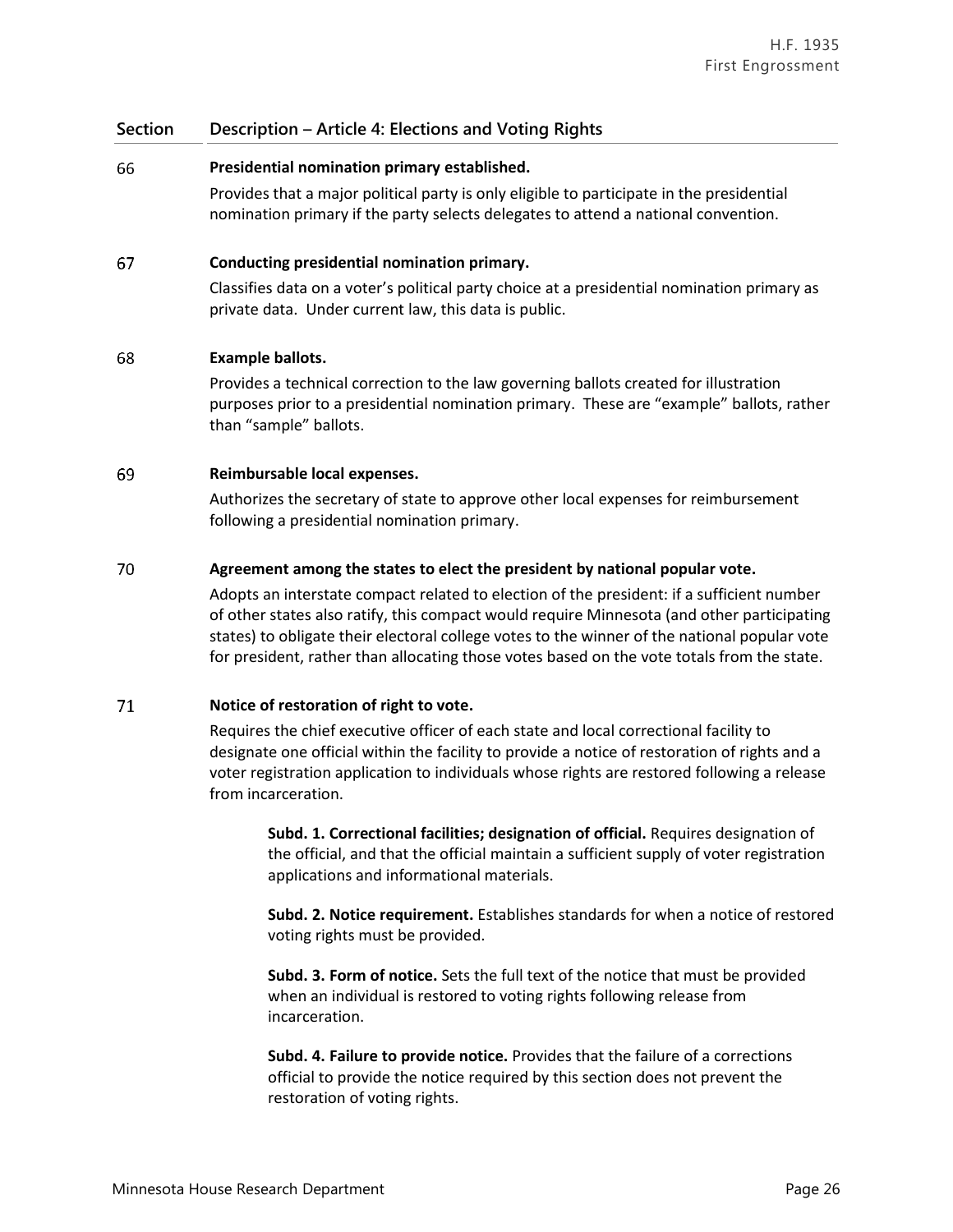#### 72 **Transit service on election day.**

Requires the Metropolitan Council to provide regular route transit service free of charge on the day of a state general election.

#### 73 **Restoration.**

Eliminates a reference to the right to vote in an existing section of law governing the restoration of civil rights, including the right to vote and hold office, following discharge after conviction of a crime. Restoration of the right to vote would be governed by the new law established earlier in this bill.

#### 74 **Repealer; early voting.**

Repeals the existing law that authorizes local jurisdictions to offer a version of early voting (in-person absentee voting using a ballot box) during the seven days prior to the election.

#### 75 **Effective date; early voting.**

Provides an effective date for the bill, conditional on certification by the secretary of state that the statewide voter registration system has been tested and can properly track early voting information, and certification of precinct voting equipment capable of tabulating at least 30 ballot styles for use in the state.

A jurisdiction may implement the requirements of the bill prior to the effective date if the secretary of state has made the required certifications at least 90 days prior to the election at which early voting will be used.

## **Article 5: Campaign Finance**

This article contains changes to state and local campaign finance laws.

| <b>Section</b> | Description - Article 5: Campaign Finance                                                                                                                                                                                             |
|----------------|---------------------------------------------------------------------------------------------------------------------------------------------------------------------------------------------------------------------------------------|
| 1              | Approved expenditure.                                                                                                                                                                                                                 |
|                | Adds references to local candidates to the definition of "approved expenditure," to<br>reflect the expansion of the Campaign Finance and Public Disclosure Board's jurisdiction<br>to include certain offices within Hennepin County. |
| 2              | <b>Ballot question.</b>                                                                                                                                                                                                               |
|                | Adds references to reflect the addition of certain ballot questions in Hennepin County to<br>the jurisdiction of the Campaign Finance and Public Disclosure Board.                                                                    |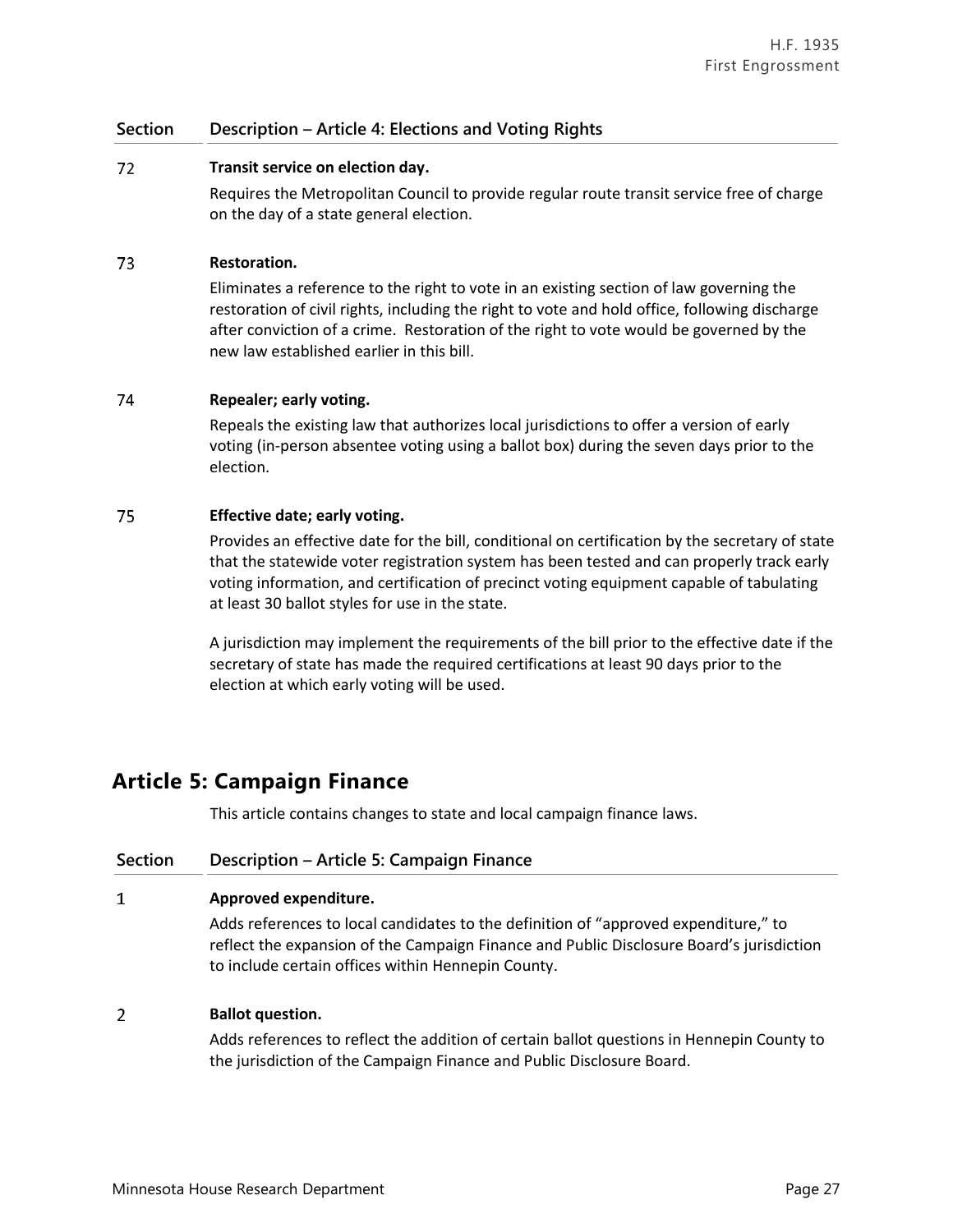#### 3 **Campaign expenditure.**

Adds references to local candidates to the definition of "campaign expenditure" to reflect the expansion of the Campaign Finance and Public Disclosure Board's jurisdiction to include certain offices within Hennepin County.

#### $\overline{4}$ **Local candidate.**

Adds a definition of "local candidate" to reflect the expansion of the Campaign Finance and Public Disclosure Board's jurisdiction to include certain offices within Hennepin County.

#### 5 **Contribution.**

Adds references to local candidates to the definition of "contribution" to reflect the expansion of the Campaign Finance and Public Disclosure Board's jurisdiction to include certain offices within Hennepin County.

#### 6 **Expressly advocating.**

Adds references to local candidates to the definition of "expressly advocating" to reflect the expansion of the Campaign Finance and Public Disclosure Board's jurisdiction to include certain offices within Hennepin County.

This section also expands the definition to include communication that "when taken as a whole and with limited reference to external events, such as the proximity to the election, is susceptible of no reasonable interpretation other than as an appeal advocating the election or defeat of one or more clearly identified candidates."

#### $\overline{7}$ **General treasury money.**

Adds references to local candidates to the definition of "general treasury money" to reflect the expansion of the Campaign Finance and Public Disclosure Board's jurisdiction to include certain offices within Hennepin County.

#### 8 **Independent expenditure.**

Adds references to local candidates to the definition of "independent expenditure" to reflect the expansion of the Campaign Finance and Public Disclosure Board's jurisdiction to include certain offices within Hennepin County.

#### 9 **Loan.**

Adds references to local candidates to the definition of "loan" to reflect the expansion of the Campaign Finance and Public Disclosure Board's jurisdiction to include certain offices within Hennepin County.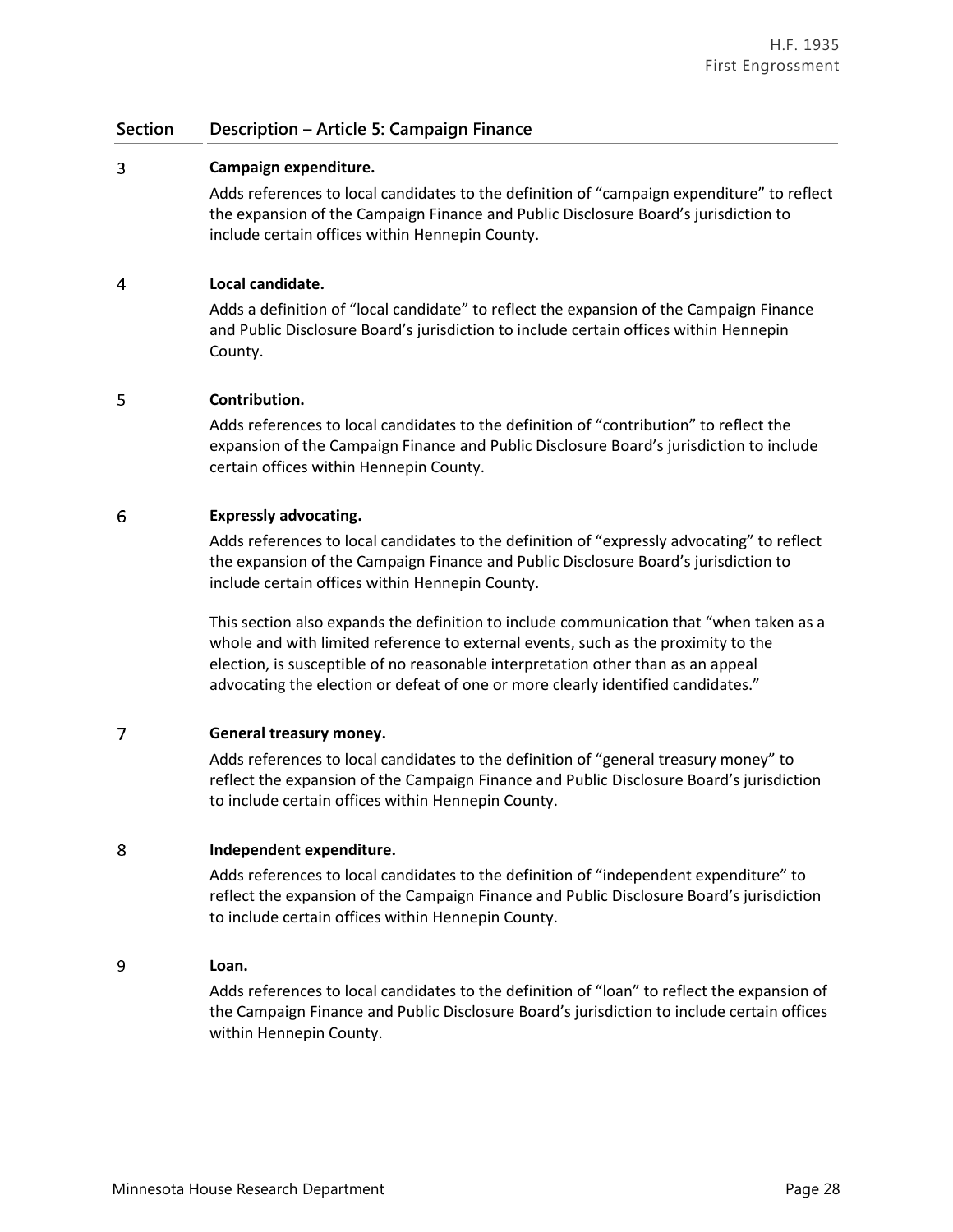#### 10 **Noncampaign disbursement.**

Authorizes a campaign to make an expenditure for specified security-related expenses for a candidate and any immediate family members of the candidate who live in the same household and report it as a "noncampaign disbursement."

#### 11 **Political committee.**

Adds references to local candidates to the definition of "political committee" to reflect the expansion of the Campaign Finance and Public Disclosure Board's jurisdiction to include certain offices within Hennepin County.

#### **Political fund.** 12

Adds references to local candidates to the definition of "political fund" to reflect the expansion of the Campaign Finance and Public Disclosure Board's jurisdiction to include certain offices within Hennepin County.

#### 13 **When required for contributions and approved expenditures.**

Adds references to local candidates into the law governing political fund organizational requirements, to reflect the expansion of the Campaign Finance and Public Disclosure Board's jurisdiction to include certain offices within Hennepin County.

#### 14 **Commingling prohibited.**

Adds references to local candidates into the law governing political fund organizational requirements, to reflect the expansion of the Campaign Finance and Public Disclosure Board's jurisdiction to include certain offices within Hennepin County.

#### 15 **Permitted disbursements.**

Authorizes an independent expenditure political committee or fund, and ballot questions committees or funds, to make disbursements for electioneering communications. "Electioneering communications" are regulated by a new section of law established later in the bill.

#### 16 **Penalty.**

Adds references to local candidates into the law that provides penalties for independent expenditure political committees and funds in the event they violate the law, to reflect the expansion of the Campaign Finance and Public Disclosure Board's jurisdiction to include certain offices within Hennepin County.

#### 17 **Accounts; penalty.**

Adds references to local candidates into the law governing the accounts that must be kept by political committees, political funds, principal campaign committees, and party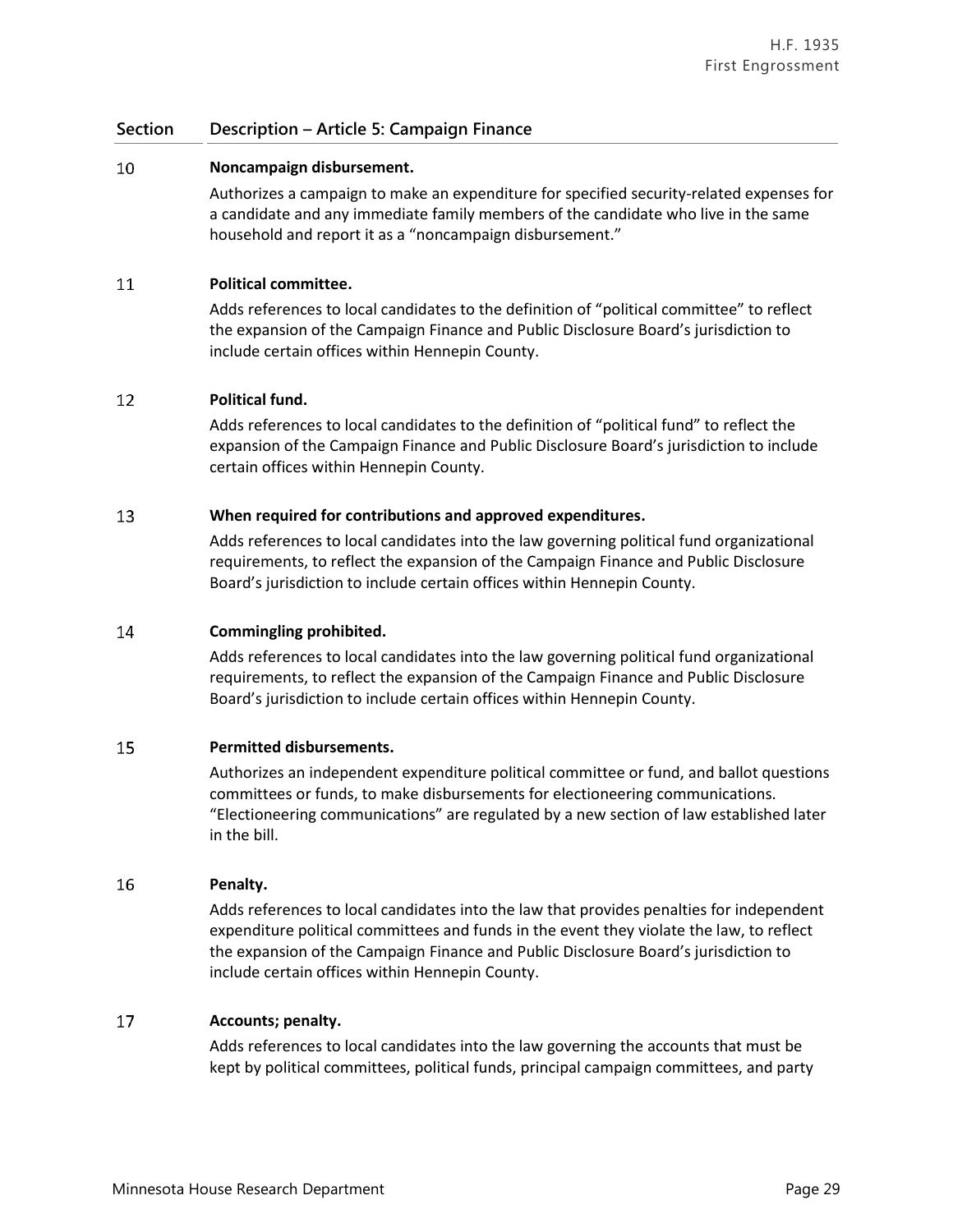units, to reflect the expansion of the Campaign Finance and Public Disclosure Board's jurisdiction to include certain offices within Hennepin County.

#### 18 **Independent expenditures.**

Adds references to local candidates into the law governing disclosure of independent expenditures, to reflect the expansion of the Campaign Finance and Public Disclosure Board's jurisdiction to include certain offices within Hennepin County.

#### 19 **Local election reports.**

Establishes a reporting schedule for campaign expenditures related to local candidates and local ballot questions ("local" is defined earlier in the bill to include only certain entities in Hennepin County).

#### 20 **Contents of report.**

Adds references to local candidates into the law governing the content of required campaign finance reports, to reflect the expansion of the Campaign Finance and Public Disclosure Board's jurisdiction to include certain offices within Hennepin County.

This section also adds reporting requirements related to electioneering communications, which are more fully governed by a new section established later in the bill.

#### 21 **Statement of independence.**

Adds references to local candidates into the law governing the certification that an independent expenditure was made independently, to reflect the expansion of the Campaign Finance and Public Disclosure Board's jurisdiction to include certain offices within Hennepin County.

#### 22 **Electioneering communications.**

Establishes a new disclosure category for "electioneering communication." An extensive definition is provided in the bill. In general, an "electioneering communication" is a communication that clearly identifies a candidate, is made within 30 days of a primary or 60 days of a general election, is targeted to the relevant electorate, and is not made with the consent or cooperation of a candidate or a candidate's committee. (Subd. 1, para. (a))

A number of exceptions to this definition are provided. (Subd. 1, para. (b))

Electioneering communications made by a political committee, party unit, or principal campaign committee must be disclosed. Any other association may register a political fund and disclose its electioneering communications on the fund's reports. An association that does not disclose under either of the methods above must disclose its electioneering communications on a schedule provided in the bill. (Subds. 3 and 4)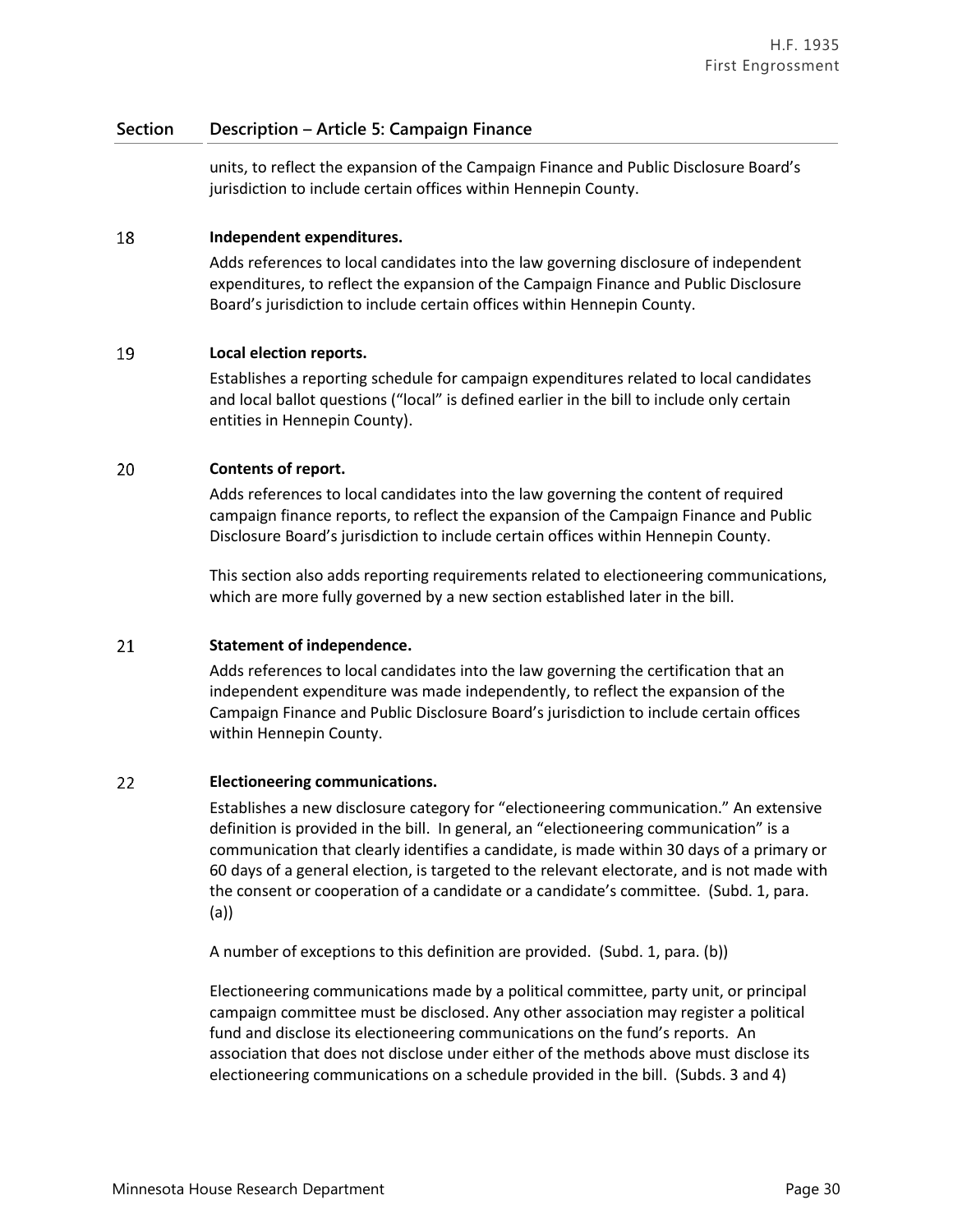A person who makes a disbursement of more than \$1,500 in a calendar year for producing or distributing electioneering communications must file a disclosure statement with the board containing the specified information. (Subd. 5)

An electioneering communication must include a statement of attribution. The statement to be included depends on the type of communication and method of distribution. (Subd. 7)

Late filing fees and other penalties for noncompliance are provided in the bill. (Subd. 8)

#### 23 **Voluntary inactive status; political funds.**

Adds conforming references to electioneering communications, in the section of statute related to political funds on inactive status.

#### 24 **Independent expenditures and electioneering communications.**

Prohibits a principal campaign committee from making disbursements for electioneering communications.

#### 25 **Contributions or use of general treasury money.**

Modifies standards related to the reporting of independent expenditures when an association uses its general treasury money to make the expenditure, and membership dues or fees, or individual contributions, are included in the association's general treasury.

#### 26 **Campaign financing; disclosure of economic interests.**

Amends existing statutes specific to Hennepin County which currently regulate campaign finance reporting by local candidates and entities within the county. The changes conform to the changes made earlier in this bill, and clarify which types of candidates are subject to oversight by the Campaign Finance and Public Disclosure Board, and which types of candidates must continue to file campaign reports and economic interest statements with a local filing officer.

#### 27 **Repealer.**

Repeals a series of statutes specific to campaign oversight and reporting for local candidates within Hennepin County. The reporting obligations repealed in these sections are instead replaced by the system of reporting established in Minnesota Statutes, chapter 10A and subject to oversight by the Campaign Finance and Public Disclosure Board.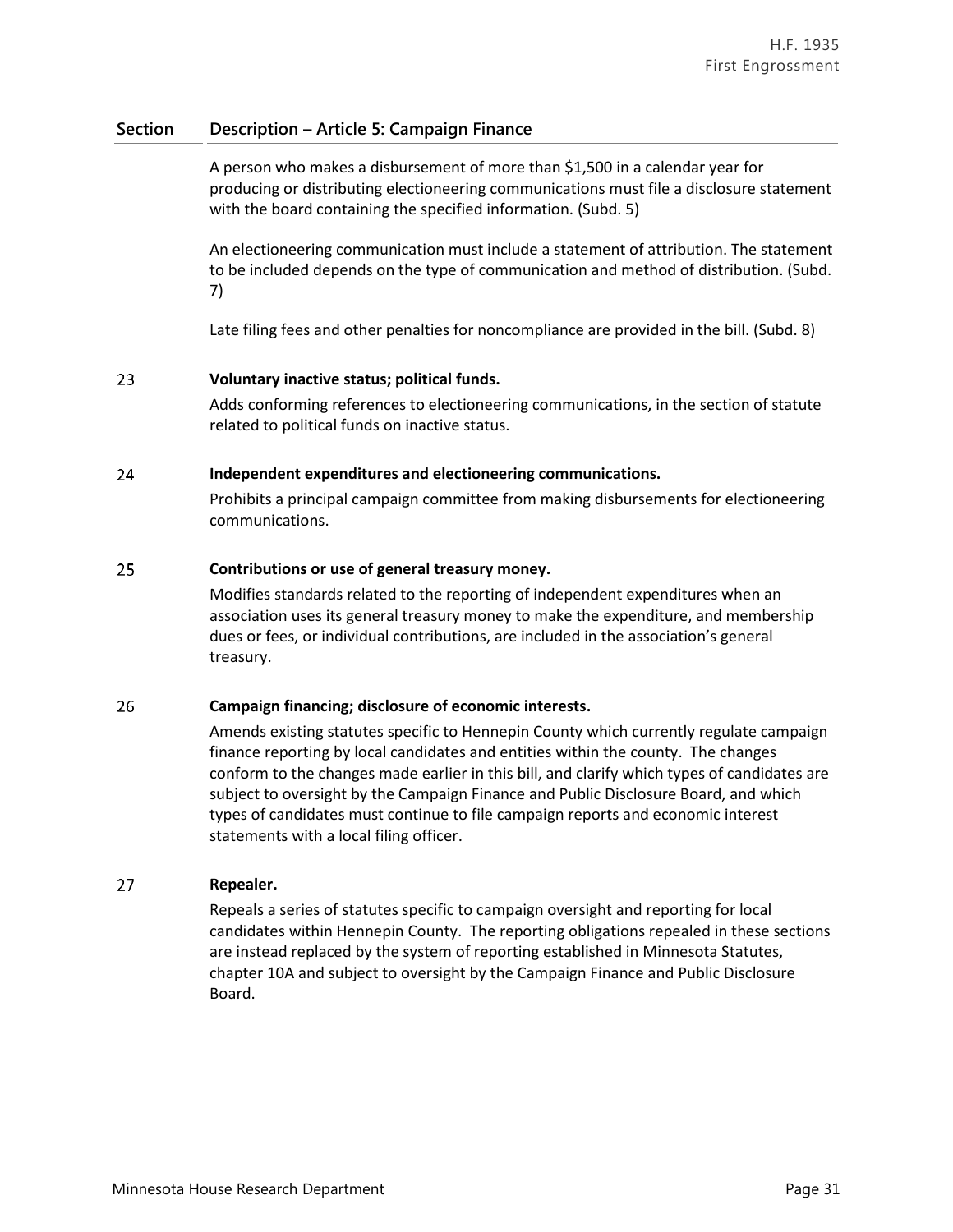# **Article 6: Redistricting**

This article contains policy changes related to the process of redistricting, including the creation of a new Redistricting Advisory Commission.

### **Section Description – Article 6: Redistricting**

#### $\mathbf{1}$ **Redistricting commission.**

Establishes a Redistricting Advisory Commission, consisting of 12 members of the public and five retired judges.

**Subd. 1. Commission membership; duties.** Establishes a Redistricting Advisory Commission in each year ending in one, for the purpose of recommending legislative and congressional districts in the state. The commission consists of 12 members of the public and five retired state judges who have not served in a party-designated or party-endorsed position.

**Subd. 2. Public members; appointment.** Establishes a procedure for appointing public members of the commission, and establishes qualifications for the role.

A person who is not eligible to vote, and certain types of people with close personal or professional connections to politics or high-ranking public officials are not eligible for appointment to the commission.

Appointment to the commission requires a special application process outlined for this purpose in the bill. The secretary of state is the official primarily responsible for administering the appointment process, but the four legislative leaders have a role in narrowing the list of applicant finalists. Appointees are ultimately selected by lot; four will be affiliated with the majority political party caucus in the house of representatives; four will be affiliated with the minority political party caucus in the house; and four will be affiliated with neither of those parties. Additional details are provided in the bill.

**Subd. 3. Retired judges; appointment.** Establishes a procedure for appointing five retired judges to the commission. One retired judge each is appointed by the four legislative caucus leaders. If an appointing authority fails to make an appointment, the chief justice of the supreme court must appoint a person to fill that position. A fifth judge must be chosen by the four legislatively-appointed members. Additional details are provided in the bill.

**Subd. 4. Code of conduct.** Establishes a code of conduct for commission members. Retired judges are subject to the Code of Judicial Conduct. Public members "exercise the function of a public officer."

**Subd. 5. Removal; filling vacancies.** A member of the advisory commission may only be removed for reasons that would justify a recall of a state elected official (serious malfeasance or nonfeasance in the performance of duties, or conviction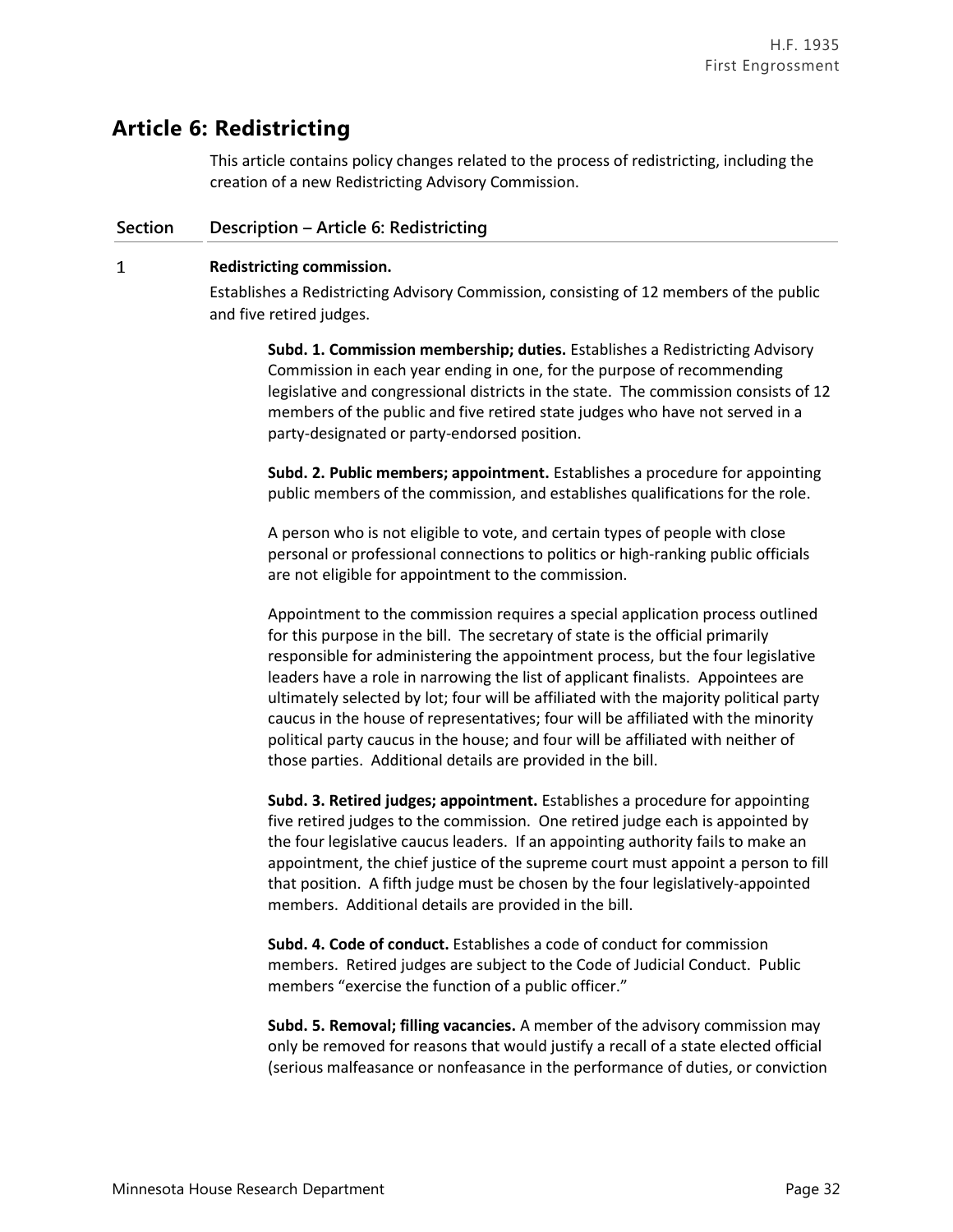for a serious crime). A vote of two-thirds of the commission is required to remove a member.

A member who violates the prohibition on communications contained later in this bill must be removed from the commission.

Vacancies must be filled by the original appointing authority within 30 days after the vacancy occurs.

**Subd. 6. Open records.** Provides for access to commission records under the Government Data Practices Act, but restricts access to a plan until it has been submitted to the commission for consideration.

**Subd. 7. Open meetings.** Subjects the commission to the state open meetings law.

**Subd. 8. Open communications.** Restricts certain types of communications related to the work of the commission. These restrictions impact both the staff and members of the commission.

**Subd. 9. Lobbyist registration.** Provides that the commission's work qualifies as "administrative action" for purposes of Minnesota's lobbyist registration law. This designation means that individuals appearing before the commission must register as a lobbyist with the Campaign Finance and Public Disclosure Board if they meet certain income or expenditure thresholds related to their work.

**Subd. 10. Compensation and expenses.** The commission may approve a \$55 per day per diem rate, plus expense reimbursements, for members on the same terms as other similar state boards and commissions.

**Subd. 11. Plans submitted to commission.** Requires the commission to adopt a schedule for interested persons to submit proposed redistricting plans and to respond to plans proposed by others. The commission must also adopt standards governing the format of plans. The schedule and standards are not subject to the administrative rulemaking requirements of state law.

**Subd. 12. Public hearings.** Requires the commission to conduct at least one public hearing in each congressional district before adopting its first plan. The commission must ask for input on identifying communities of interest for consideration. A preliminary draft of a plan, including required statistical reports, must be posted online at least one week before a hearing and allow at least 30 days for public comment.

**Subd. 13. Deadlines.** Establishes detailed deadlines and requirements for the commission to complete its work. Recommended plans must be submitted to the legislature by April 30 of each year ending in one. A series of additional steps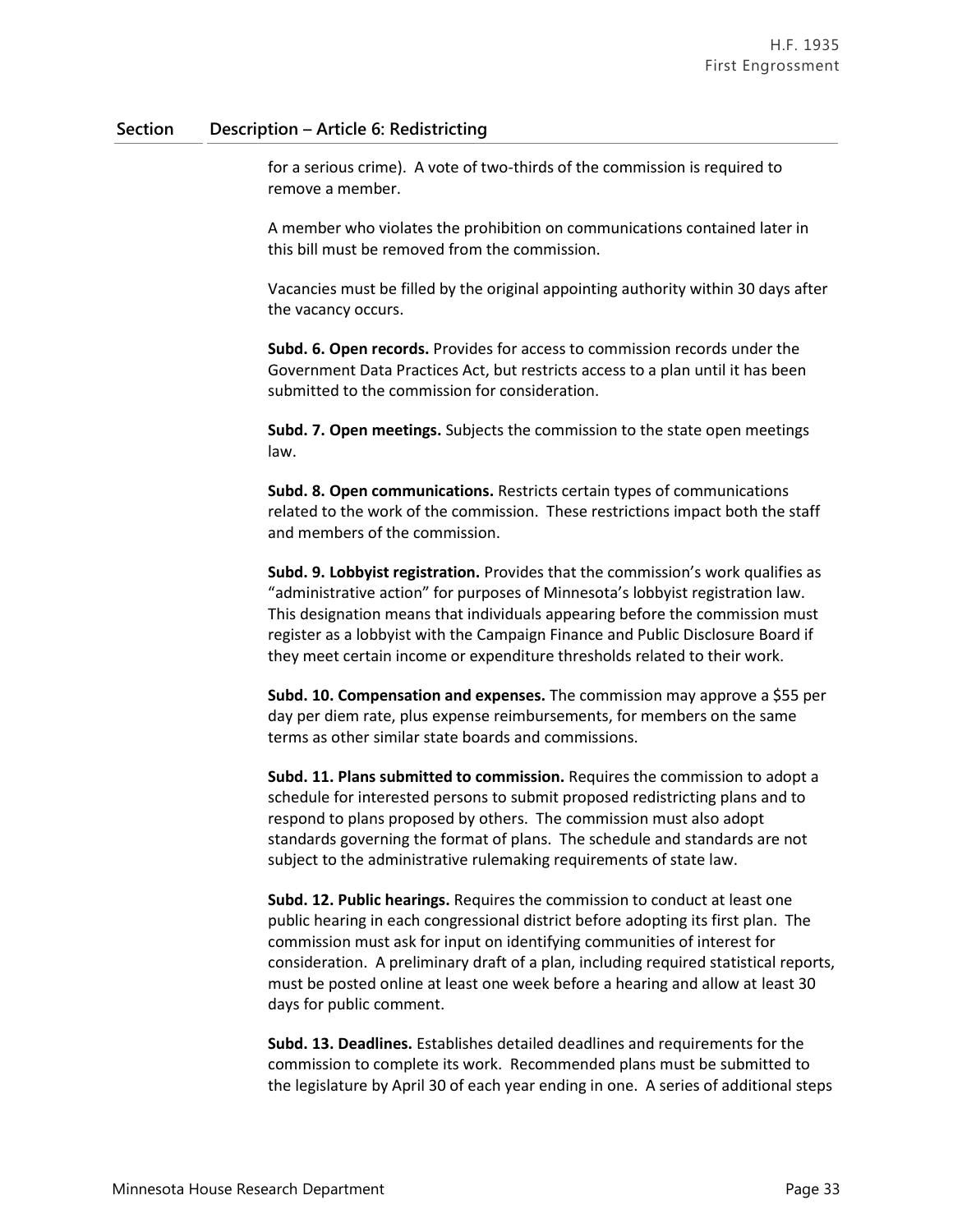are required if the legislature fails to approve an initial plan recommended by the commission.

**Subd. 14. Data used.** Requires the commission to use census data to draw districts, but the population data for individuals who are incarcerated must reflect their last known residential address before incarceration.

**Subd. 15. Expiration.** Provides that the commission expires upon enactment of plans—by law, or by court order—and resolution of any legal challenges to those plans. A court may order the creation of a new commission if subsequent legal challenges arise.

#### $\overline{2}$ **Districting principles.**

Establishes statutory principles for use by the Redistricting Advisory Commission and others in proposing new boundaries for legislative and congressional districts. In general, the principles are listed in priority order for implementation.

**Subd. 1. Application.** Provides that the principles apply to both legislative and congressional districts.

**Subd. 2. Prohibited information.** Prohibits plans from being drawn to purposely favor or disfavor a political party or candidate. This section also prohibits certain types of data (registered voters, political affiliation, voting history, and demographics) from being used by the commission in its "initial phase" but allows for that data to be used to test a plan's compliance with the principles required by this section and in the plan's mandated reports.

**Subd. 3. Priority of principles.** Specifies that restricting principles established in this section apply to members of the redistricting commission and must be given priority based on the order that they are listed.

**Subd. 4. Population equality.** Establishes equal population standards for districts.

**Subd. 5. Contiguity.** Provides standards to ensure all the territory in a district is contiguous (the boundaries establish a single, whole shape for each district that can be traveled easily).

**Subd. 6. Minority representation.** Provides standards for how a redistricting plan may impact minority communities.

**Subd. 7. Communities of interest.** Provides standards related to the preservation of identifiable communities of interest, when possible. Examples of common similarities that might establish a community of interest are provided.

**Subd. 8. Political subdivisions.** Provides standards related to the division of political subdivisions in creating districts.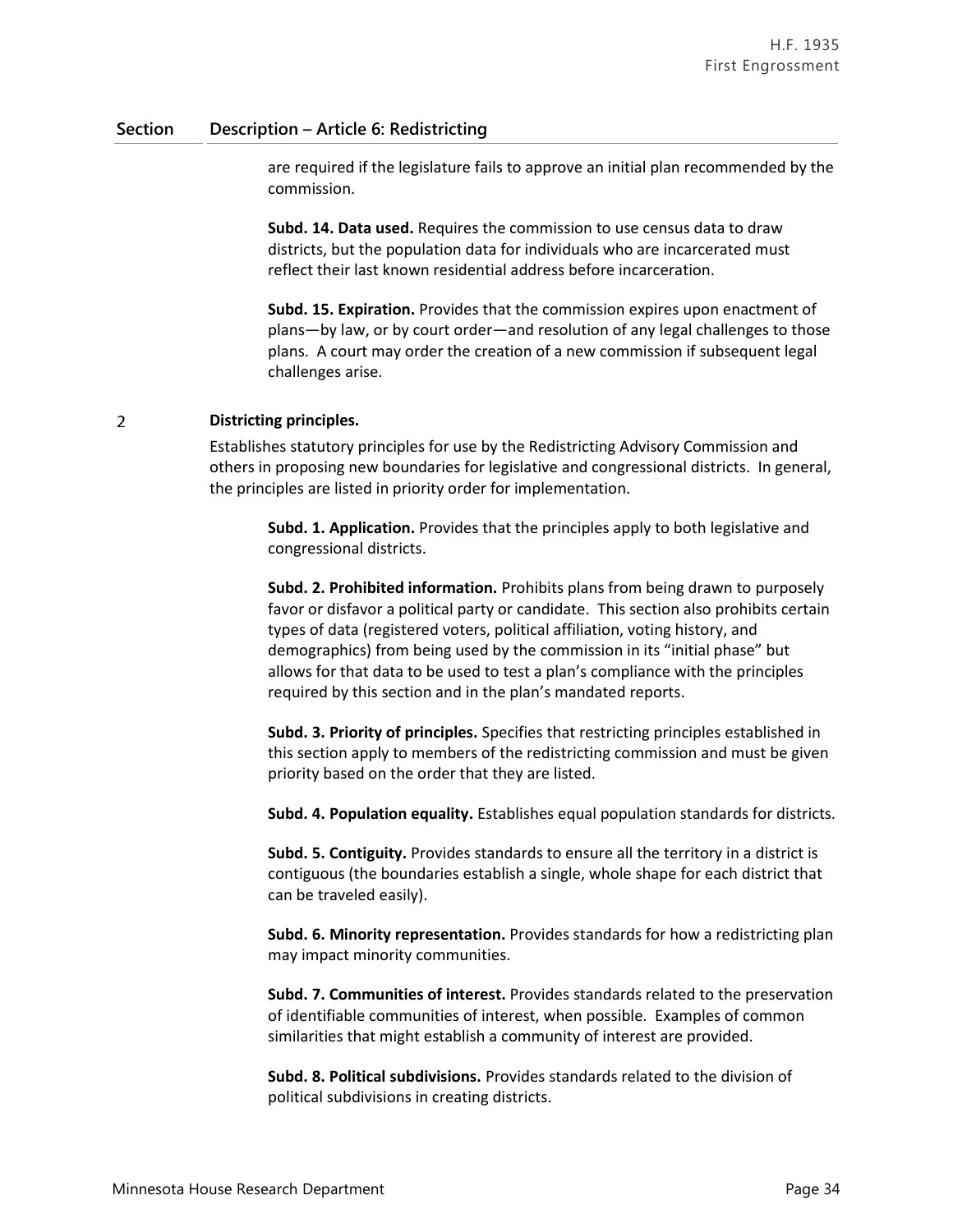**Subd. 9. Incumbents.** Prohibits the consideration of incumbent residences in developing or approving a plan.

**Subd. 10. Compactness.** Requires statistical measures of compactness to be used to test whether the districts in a plan are compact.

**Subd. 11. Partisan symmetry and bias.** Prohibits a district from being drawn in a manner that unduly favors or disfavors a political party. Standards and methods for assessing a plan are required.

**Subd. 12. Numbering.** Establishes a scheme for identifying each district's district number.

#### $\overline{3}$ **Legislative Coordinating Commission; redistricting.**

Establishes duties for the Legislative Coordinating Commission (LCC) in the redistricting process.

**Subd. 1. Administrative support.** Requires the LCC to provide administrative support to the Redistricting Advisory Commission.

**Subd. 2. Database.** Requires the datasets used in redistricting to correspond to those used by the LCC, including population counts provided by the United States Census Bureau.

**Subd. 3. Publication; consideration of plans.** Requires certain technical information to be submitted to the GIS office of the LCC before a redistricting plan can be considered for adoption by the house of representatives or the senate.

**Subd. 4. Reports.** Provides the detailed data that must be provided in a number of summary reports that are prepared in conjunction with maps showing district boundaries. These reports generally summarize data that may be used to determine whether a redistricting plan complies with the principles required to be used in creating a plan. The specific principles required are established earlier in this bill.

#### 4 **Redistricting of local election districts.**

Establishes requirements related to redistricting of certain local election districts.

**Subd. 1. Redistricting plan standards; Redistricting Commission.** Requires districts in counties with a population over 100,000, and wards in cities with a population over 75,000 to comply with the principles established earlier in this bill.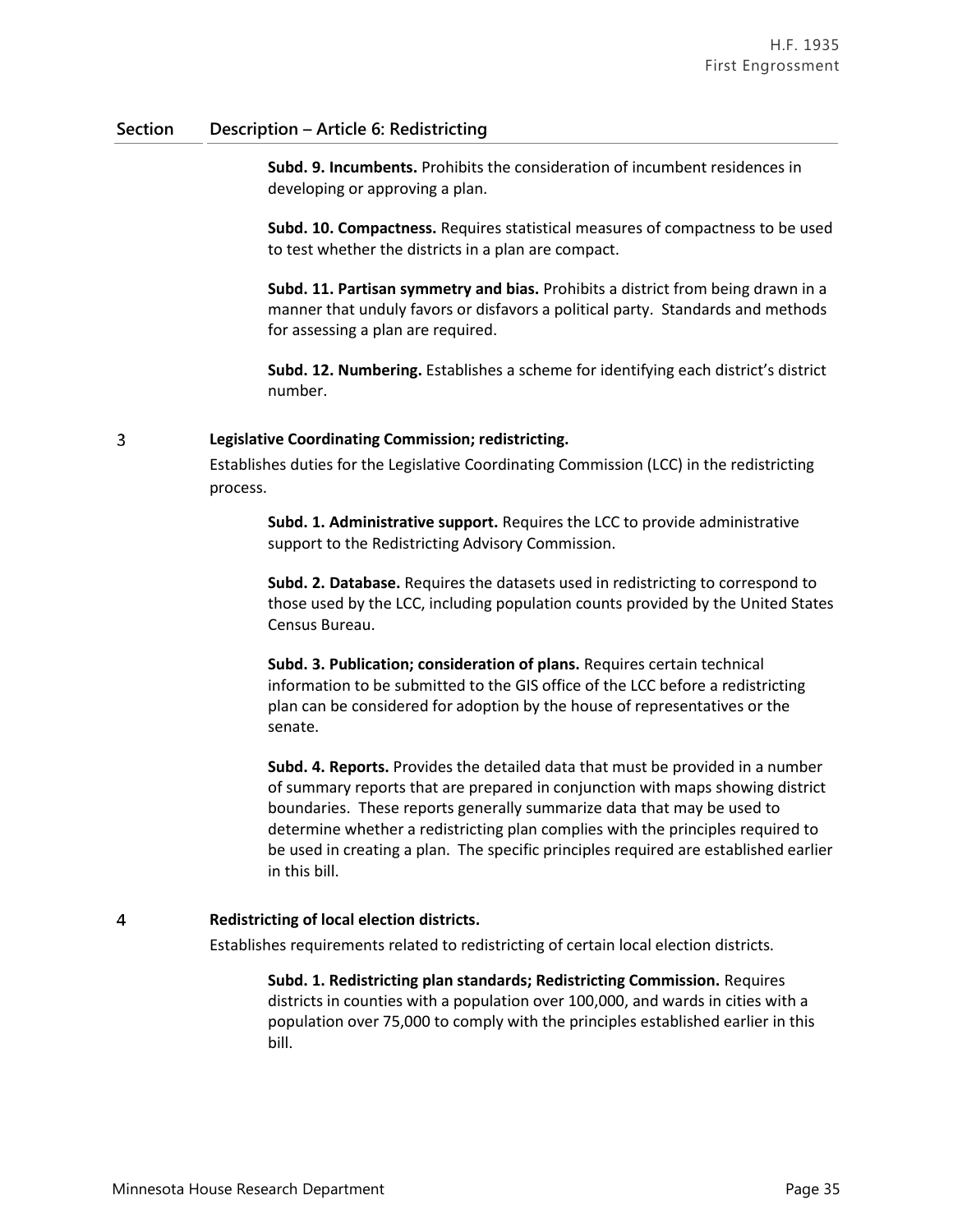**Subd. 2. Population variance.** Provides a "minimum population variance" of 1.5 percent of the mean population for local districts and wards subject to this section.

**Subd. 3. Procedure.** Requires local redistricting plans subject to this section to be prepared and adopted by a charter commission, or by a specially-appointed redistricting commission if a charter commission does not exist.

# **Article 7: Appropriations (Veterans and Military Affairs)**

This article contains appropriations to the Department of Military Affairs and the Department of Veterans Affairs.

| Section        | Description - Article 7: Appropriations (Veterans and Military Affairs)                                                                                                                                                                                                                                                                                                                                                                                                                                                   |
|----------------|---------------------------------------------------------------------------------------------------------------------------------------------------------------------------------------------------------------------------------------------------------------------------------------------------------------------------------------------------------------------------------------------------------------------------------------------------------------------------------------------------------------------------|
| 1              | Appropriations.<br>Provides general guidance on the appropriations in sections 2 and 3.                                                                                                                                                                                                                                                                                                                                                                                                                                   |
| $\overline{2}$ | Military affairs.<br>Subd. 1. Total appropriation. Appropriates \$24,197,000 each year to the<br>Department of Military Affairs.<br>Subd. 2. Maintenance of training facilities. Appropriates \$9,701,000 each year to<br>maintain training facilities.<br>Subd. 3. General support. Appropriates \$3,382,000 each year for general support                                                                                                                                                                               |
|                | including \$58,000 each year for reintegration activities.<br>Subd. 4. Enlistment incentives. Appropriates \$11,114,000 each year for<br>enlistment incentives.                                                                                                                                                                                                                                                                                                                                                           |
| 3              | <b>Veterans affairs.</b><br>Subd. 1. Total appropriation. Appropriates \$76,521,000 in the first year and<br>\$76,494,000 in the second year to the Department of Veterans Affairs.<br>Subd. 2. Veterans programs and services. Appropriates \$18,380,000 the first<br>year and \$18,353,000 the second year for the following veterans programs and<br>services:<br>Counseling and Case Management Outreach Referral and Education<br>(CORE)-\$750,000 each year;<br>veterans service organizations-\$353,000 each year; |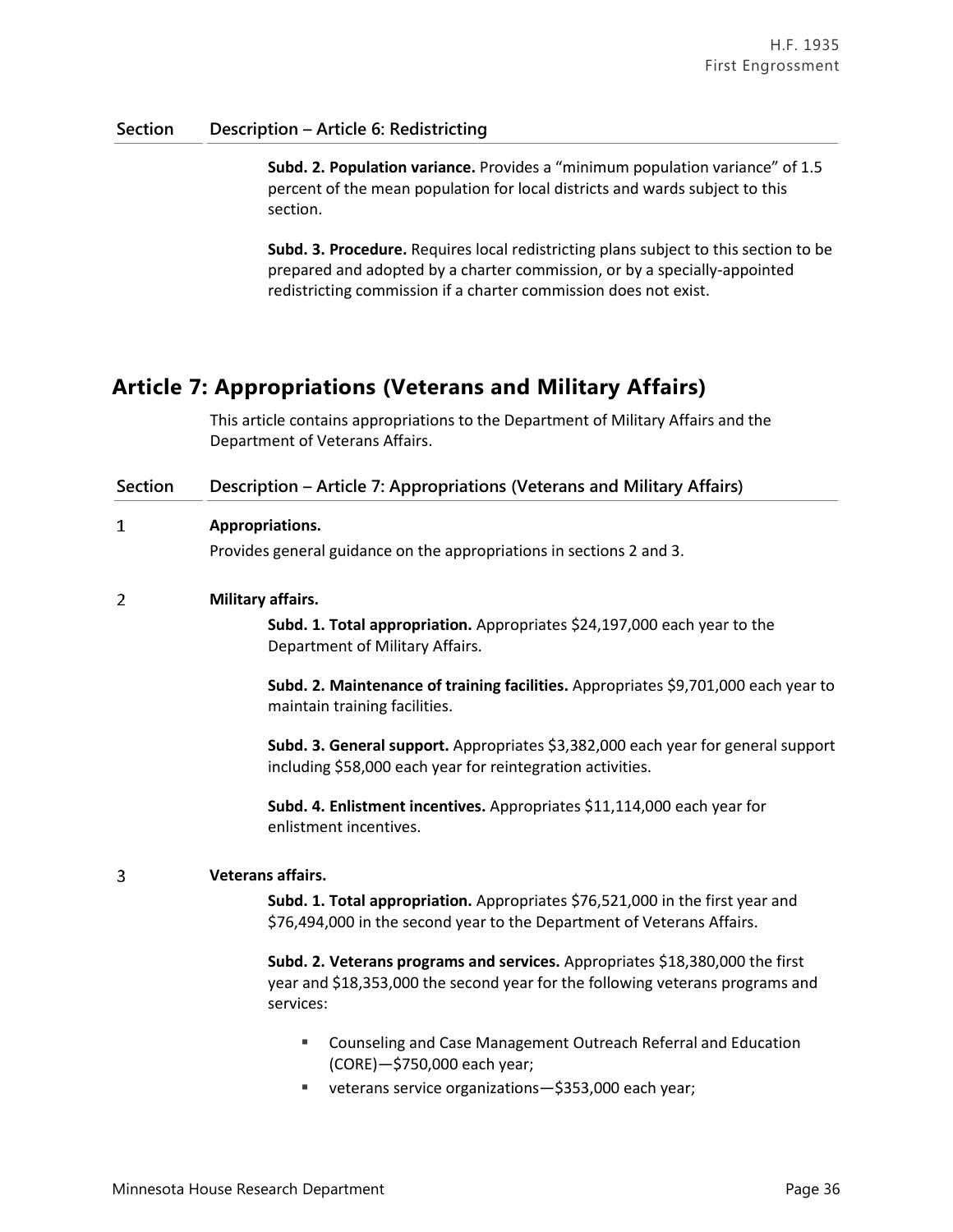### **Section Description – Article 7: Appropriations (Veterans and Military Affairs)**

- Minnesota Assistance Council for Veterans (MACV)—\$750,000 each year;
- state's veterans cemeteries—\$1,647,000 the first year and \$1,672,000 the second year;
- honor guards—\$200,000 each year;
- MN GI Bill—\$200,000 each year;
- Gold Star Program—\$100,000 each year;
- County Veterans Service Offices—\$1,100,000 each year;
- Armed Forces Service Center—\$100,000 the first year **[H.F. 143]**;
- veterans justice grant—\$200,000 each year **[H.F. 430]**; and
- Medal of Honor Memorial—\$150,000 in the first year **[H.F. 1773]**.

**Subd. 3. Veterans health care.** Appropriates \$58,141,000 each year to veterans health care.

#### $\overline{4}$ **Memorial commemorating recipients of the medal of honor.**

Modifies the 2016 session law that called for the construction of a Minnesota Medal of Honor Memorial by removing the restriction on the use of funds in the Medal of Honor Memorial account. This is tied to the appropriation in section 3, subdivision 3, paragraph (k). **[H.F. 1773]**

#### 5 **Cancellation.**

Cancels all unspent funds to the veterans Journey Home fund to the general fund.

## **Article 8: Policy (Military and Veterans Affairs)**

This article contains changes to statutes that relate to military and veterans affairs.

| <b>Section</b> | Description – Article 8: Policy (Military and Veterans Affairs)                                                                                                                                                                               |
|----------------|-----------------------------------------------------------------------------------------------------------------------------------------------------------------------------------------------------------------------------------------------|
| 1              | <b>Publicity representatives.</b>                                                                                                                                                                                                             |
|                | Authorizes the Department of Veterans Affairs to use funds to pay a publicity<br>representative. [H.F. 1958]                                                                                                                                  |
| 2              | <b>General duties.</b>                                                                                                                                                                                                                        |
|                | Clarifies that the commissioner of veterans affairs has the authority to exercise the<br>powers necessary to implement chapters 196 (Department of Veterans Affairs), 197<br>(service member benefits), and 198 (veterans homes). [H.F. 1959] |
|                |                                                                                                                                                                                                                                               |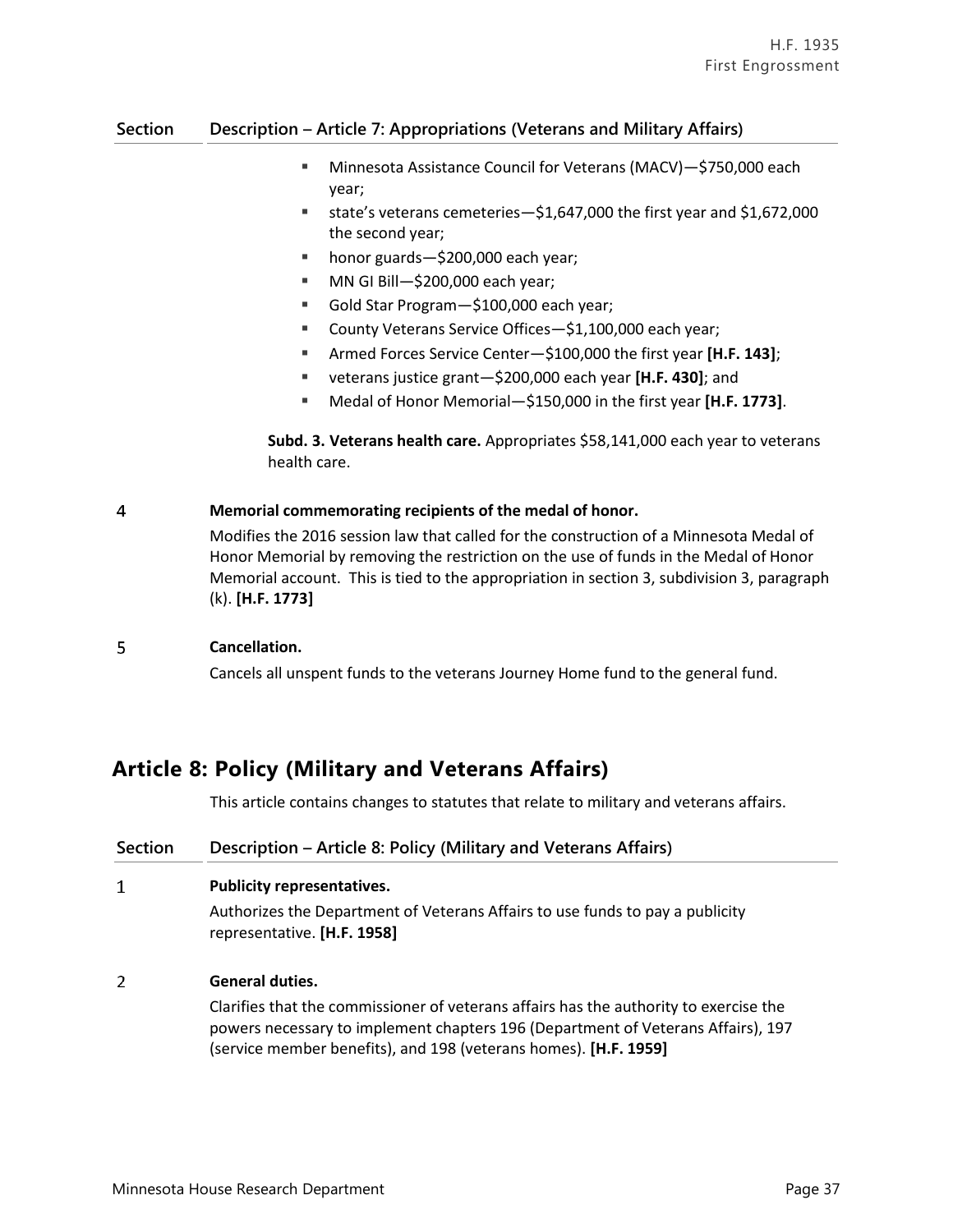## **Section Description – Article 8: Policy (Military and Veterans Affairs)**

#### $\overline{3}$ **Records; data privacy.**

This section (and section 5) authorizes a county veterans service officer and county assessor to exchange information regarding the eligibility of a veteran currently receiving a property tax benefit under the disabled veterans homestead exclusion. In 2017, the legislature eliminated the annual application requirement for the exclusion, and instead required the county veterans service officer to certify the disability status of current beneficiaries each year to the county assessor, to make the eligibility determination. However, without explicit authorization to allow the sharing of private data, the 2017 provision can only be administered if a veteran consents to the release of their private data. This section and section 5 would allow the information exchange required to administer the new provision without obtaining a release from the beneficiary of the exclusion.

This section allows the county veterans service officer to disclose private data to the county assessor, to determine eligibility for the disabled veterans homestead exclusion.

**[H.F. 203]**

#### **Definitions.**  4

Revises the definition of "veteran" for purposes of Minnesota GI Bill benefits eligibility. The bill brings the definition of veteran in section 197.791 in line with the general statutory definition of veteran in section 197.447. The changes are technical and do not expand or restrict the category of current and former service members who are eligible for MN GI Bill benefits. (The stricken language became unnecessary when the state, in 2009, expanded eligibility to the MN GI Bill beyond just post-9/11 veterans.) **[H.F. 889]**

#### 5 **Disclosure.**

Allows the county assessor to disclose private data to the county veterans service officer, to determine eligibility for the disabled veterans homestead exclusion. **[H.F. 203]**

6

### **Military veteran offenders restorative justice sentence.**

**Subd. 1. Offenses as a result of military service; presentence supervision procedures.** (a) Requires sentencing courts to determine if a defendant is a current or past service member and suffering from trauma or mental health issues if the defendant: (1) is charged with a severity level 7 or lower offense; and (2) claims the offense was committed due to a service connected sexual trauma, traumatic brain injury, PTSD, substance abuse, or mental health condition.

(b) Requires defendants who request a restorative justice sentence to provide clear and convincing evidence of their service-connected trauma to the court and prosecutor.